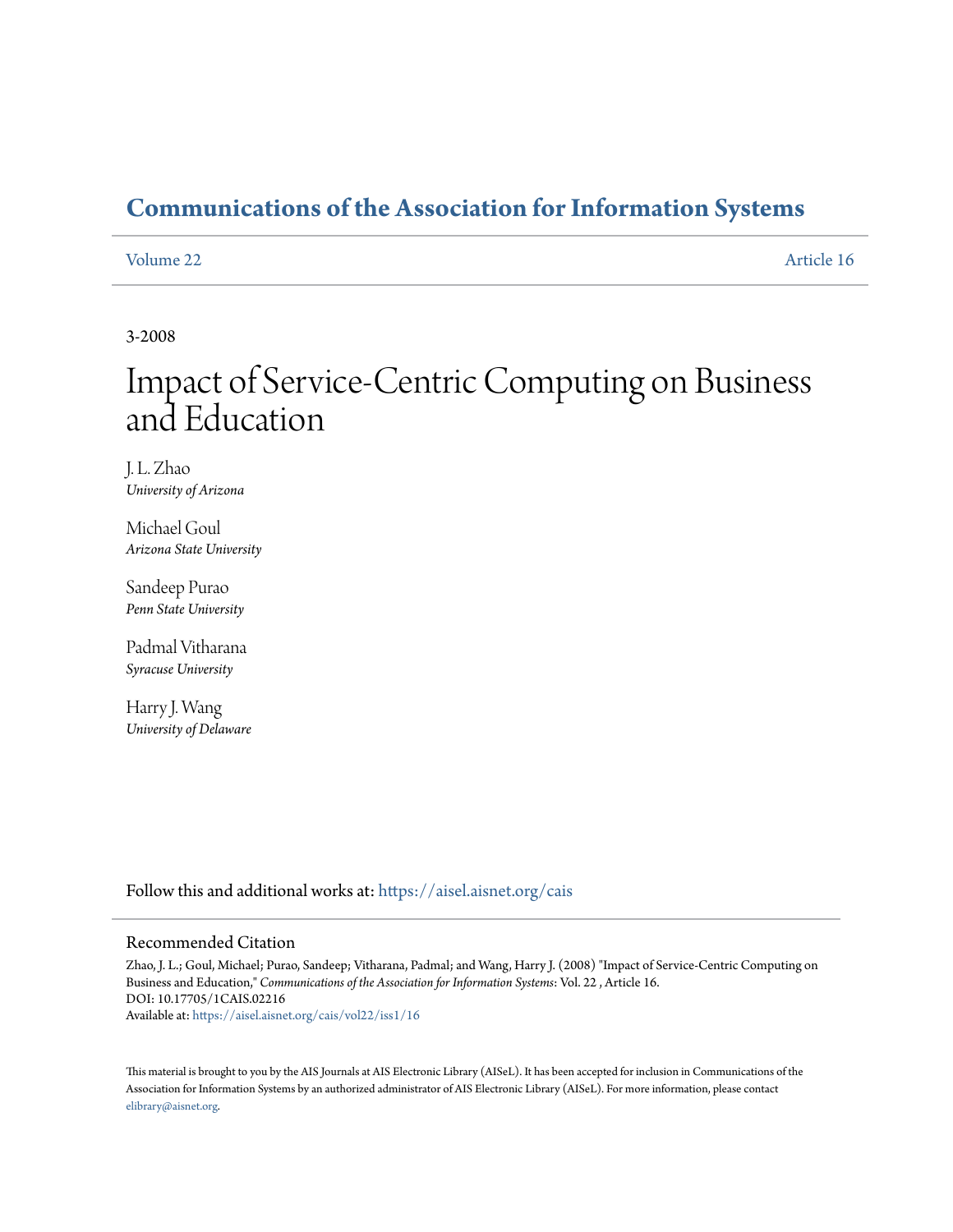# Communications of the Association<br>for Information Systems

#### **Impact of Service-Centric Computing on Business and Education**

J. Leon Zhao *University of Arizona* 

*lzhao@eller.arizona.edu* 

Michael Goul *Arizona State University* 

Sandeep Purao *Penn State University* 

Padmal Vitharana *Syracuse University* 

Harry Jiannan Wang *University of Delaware* 

### Abstract:

Service-centric computing is one of the new IT paradigms that are transforming the way corporations organize their information resources. However, research and teaching activities in the IS community are lagging behind the recent advances in the corporate world. This paper investigates the impact of service-centric computing on business and education. We first examine the transformative impacts of service-centric computing on business and education in the foreseeable future. Then, we discuss opportunities and challenges in new research directions and instructional innovations with respect to service-centric computing. We believe that this article will serve as a good starting point for our IS colleagues to explore this exciting and emerging area of research and teaching.

**Keywords:** application development, business services, education, service management and computing, servicecentric computing, service-oriented architectures, systems analysis and design, standardization, Web services

Volume 22, Article 16, pp. 295-310, March 2008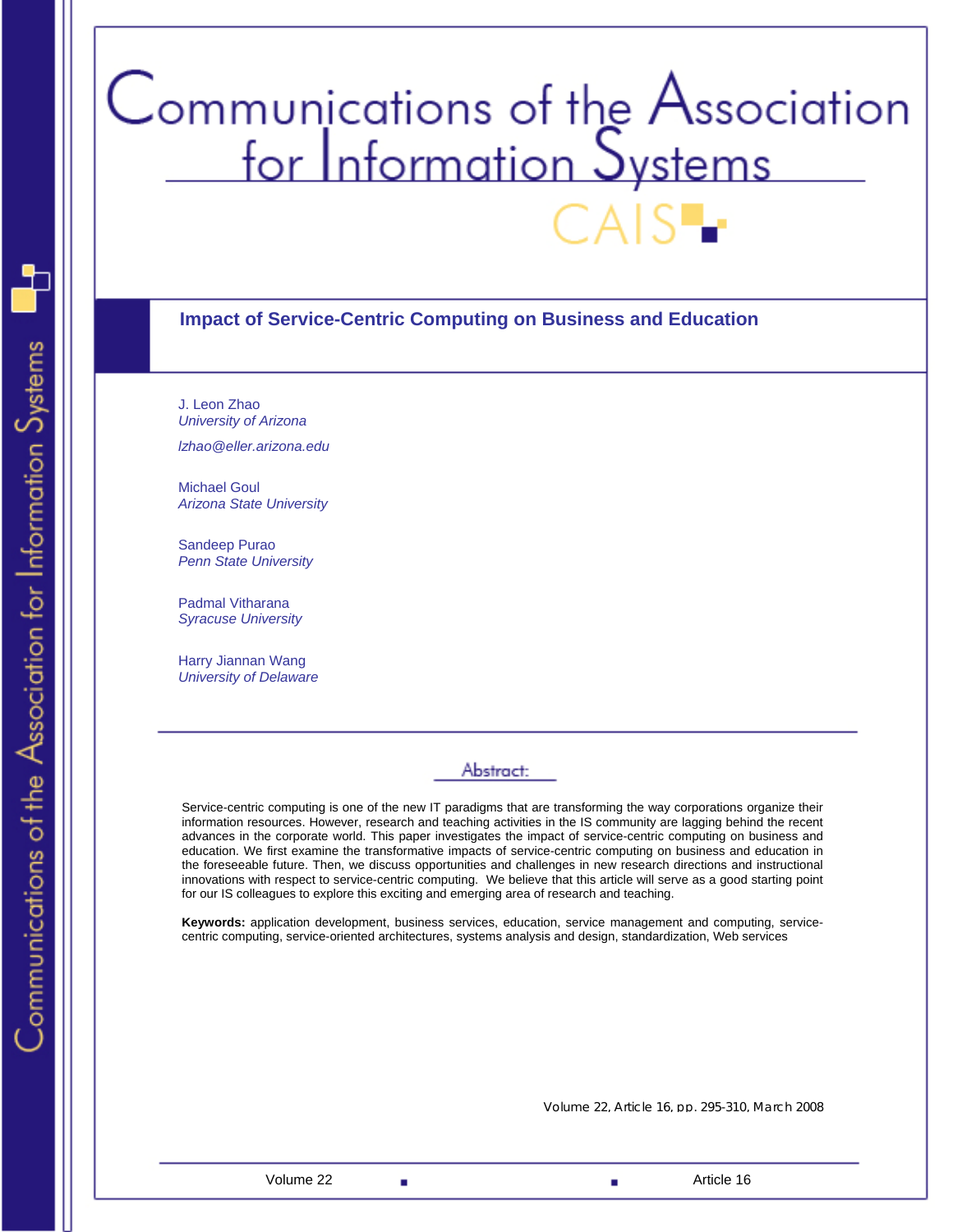# **I. INTRODUCTION[1](#page-2-0)**

The past few years have seen a dramatic development of service-centric computing<sup>[2](#page-2-1)</sup> and related technologies such as Web services, service-oriented architectures, and business process automation. According to Gartner, by 2011, 63 percent of products in the software infrastructure market and 56 percent in the software application market will support Web services and Web 2.0 technologies. Consequently, more business applications will be delivered as IT services. Service-orientation represents the most recent evolution in the corporate computing paradigms, which can be traced to several generations starting with monolithic, client-server, object-oriented, component-based, and finally, service-oriented.

The service-oriented approach has emerged by building upon component-based techniques that leverage objectorientation and client-server architectures, as well as business process automation. However, the complexity of service-centric computing brings forth tremendous challenges and exciting opportunities in corporate information management. Up until now, there is little research examining the impact of service-centric computing on business and education. As such, there is a great opportunity for the IS community to take a leadership role in this research area. In essence, we are in a pre-paradigm state with respect to longitudinal impacts, so initial research perspectives need to be synthesized and critiqued — particularly given the transformation promises of service-centric computing. This paper summarizes and integrates the insights of the authors and discusses how educational institutions should interpret and help to shape this paradigm shift in enterprise architectures and infrastructures as the corporate world adopts and adapts service-centric computing.

While the jury is still out on the ultimate success of service-centric computing, we believe that service-centric computing will impact business in several ways. First, service-centric computing makes it possible to better align IT with business strategies and improve the quality of IT services in an unprecedented manner. Second, the business of application development, maintenance and evolution will change dramatically as model-driven application development takes root and more and more web services are published and subscribed to. Third, service-centric computing will enable more effective business process automation that can integrate internal and external business operations more flexibly. In this paper, we outline the basic concepts about the business impacts of service-centric computing.

The IS curriculum must change in response to these shifts. First, IS students must understand service-based application development and process management, and how it is premised on web services standards. Second, IS students must learn new tools for service-oriented architectures and business process modeling so they can meet the demands of corporations in their deployment of service-centric computing. Third, IS students must appreciate changes to system development practices, which must now incorporate componentized applications and leverage service integration across the organizational value chain.

The IS community, therefore, needs to reposition itself to meet the challenges of service-centric computing and prepare the next-generation of professionals, architects, and developers to traverse the wide spectrum of servicecentric IT solutions. This requires new computational and managerial frameworks that will not only impact corporate computing practices but also lead to pedagogical initiatives within and outside the IS discipline.

The remainder of the paper is organized as follows. Sections II through V develop several viewpoints on various fundamental aspects of service-centric computing. Section VI integrates these viewpoints to generate a set of propositions that may drive research and education on service-centric computing. Finally, Section VII concludes the paper by calling on the IS community to make more concerted efforts to contribute to knowledge creation and pedagogy development as related to service-centric computing.

<span id="page-2-0"></span>l 1 This paper is based on the AMCIS 2007 Panel on Impact of Service-Centric Computing on Business and Education. Nonetheless, a significant collaborative effort after the panel has extended the paper well beyond what was discussed during the panel.

<span id="page-2-1"></span> $2$  We use the term service-centric computing to cover numerous related terms such as service-oriented computing, Web-service computing, and service science, management, and engineering.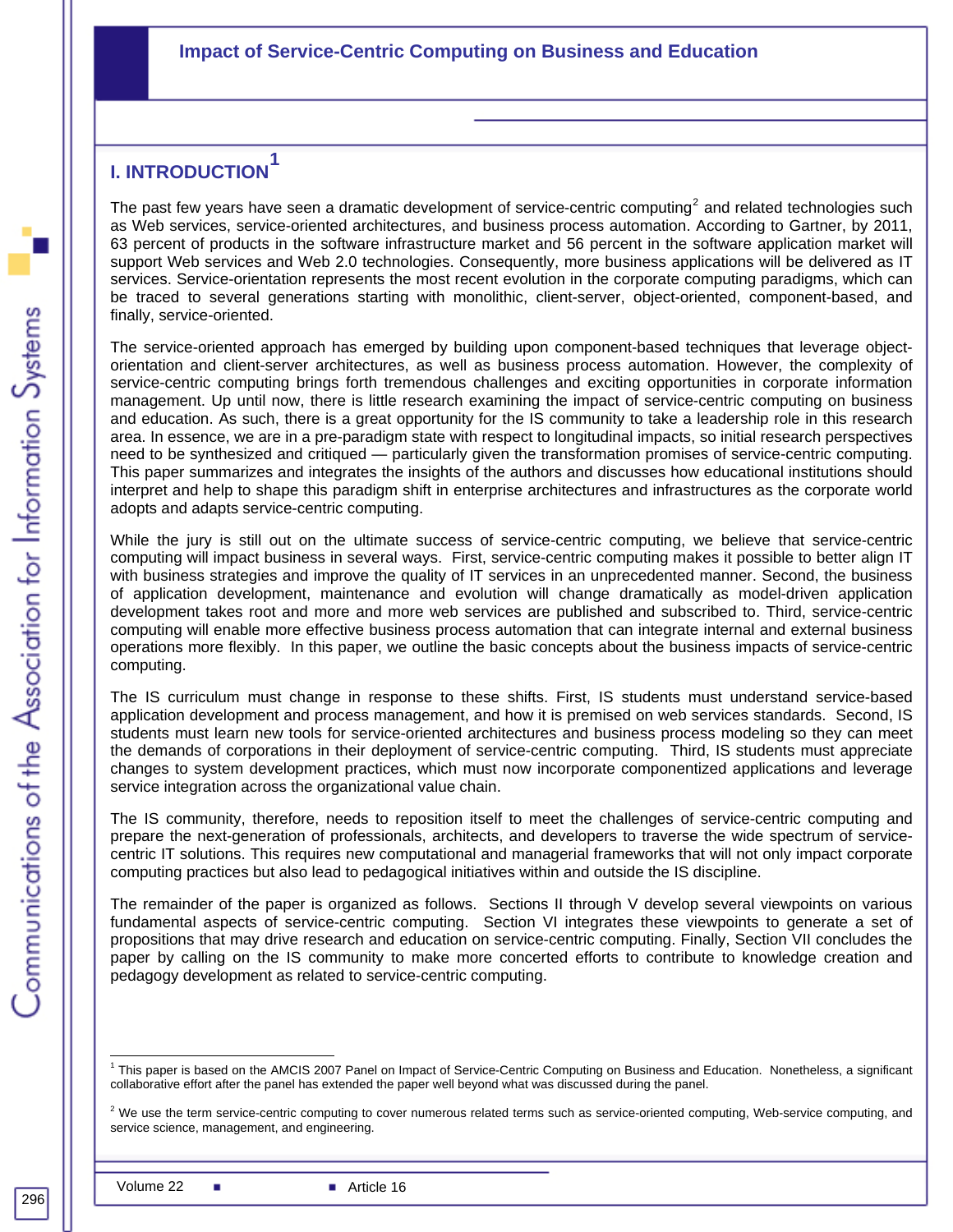#### **II. SERVICE-CENTRIC COMPUTING AS A DISRUPTIVE TECHNOLOGY**

Service-centric computing is a new term coined to refer to a set of computational techniques including Web services, service-oriented architectures, and service science, management and engineering [Zhao et al. 2007]. Service-centric computing is based on the concept of service orientation under which various computing services work together to provide the needed computational capability in an enterprise. Although a service resembles a system component in the paradigm of component-based software development, it is different in that a service in service-centric computing must be able to function independent of other services, thus not any system component can be called a service. The goal of service-centric computing is to enable the enterprise to grow and redesign gracefully.

#### **Service-Oriented Architecture at the Core of Service Centricity**

At the core of service centricity is service-oriented architecture (SOA). SOA was first proposed in 1996 by Gartner analysts Roy W. Schulte and Yefim V. Natis. They specified SOA as " a style of multi-tier computing that helps organizations share logic and data among multiple applications and usage modes*.* " Since then, SOA has been described in many ways. Huhns and Singh [2005] describe SOA from a technical perspective as the system architecture that enables the creation, search, assembly, and utilization of Web services to support various business processes in order to achieve various business goals. According to DMReview.com, a service-oriented architecture is (a) a collection of services that communicate with one another; (b) the services that are self-contained and do not depend on the context or state of other services; and (c) the services that work within a distributed system architecture.

Gartner [2005] describes SOA from the business perspective. Their definition begins by describing services as independent, self-contained, reusable business functions (such as credit checking) or infrastructure functions (such as user identification). Services can be combined and orchestrated to automate complex business processes. The main objective of SOA, then, is to enable a more agile, flexible and standardized approach to designing, developing and deploying functionality that is often scattered throughout established IT systems. Many organizations, thus, regard SOA as an architecture that enables business agility through the use of common services.

Honey [2006] at Kaiser Permanente advocated that successful implementation of SOA requires the organization to emphasize reuse of IT resources. First, the organization must set policies and goals on how to achieve levels of reuse of its information resources. Second, it needs to move from strategies that are narrowly focused on programs to ones focused on producing and integrating reusable services across the entire enterprise. Third, the organization should alter its software development and capital planning processes to look for reuse opportunities as a core IT mission. Fourth, it must change the corporate culture through a combination of executive recognition and incentive programs that strongly reward reuse. Finally, the organization needs to develop services that may be used by multiple organizations, not just by local users, while putting appropriate service level agreements in place.

#### **The SOA Consortium**

Organized and managed by the Object Management Group, the SOA Consortium is a SOA advocacy group committed to helping the Global 1000 successfully adopt SOA by 2010 (www.soa-consortium.org). The SOA Consortium believes that SOA adoption is a key enabler for the 21st century enterprise and achieving the benefits of SOA requires significant changes for both IT and business executives. It is interesting to note that the consortium indicates that SOA is about IT integration and productivity, rather than business agility, which presents an opinion different from Gartner on the breadth and depth of the impacts of SOA. Nevertheless, the SOA Consortium agrees with Gartner that SOA is based on process-driven IT services and requires integrated business and IT management.

A recent article by the SOA Consortium reported the changing role of IT from "cost-cutting and creating operational efficiencies" to "contribution to revenue growth" [SOA Consortium 2007]. As such, the role of the CIO has expanded to participation in corporate strategy development. Specifically, CIOs are identifying ways technology can spur business innovation and value generation. These viewpoints are supported by recent research from Gartner Group and the Economist Intelligence Unit: "According to recent CIO polls from research firm Gartner Inc., 50 percent of CIOs surveyed said they now have duties outside of core technology, such as helping to craft corporate strategy."

#### **On the Disruptive Effects of Service-Centric Computing**

As a computing paradigm, service-centric computing is different from many other paradigms such as structured programming, object-oriented programming, and component-based software development. The difference lies in both the goal of computing paradigm and the scope of the impact.

As shown in Figure 1, SOA as the core concept of service-centricity is to enable tight integration of business strategy and IT strategy. None of the prior corporate computing paradigms claimed such a far-reaching goal. Although the switch to object-orientation in software development challenged older programmers and project managers and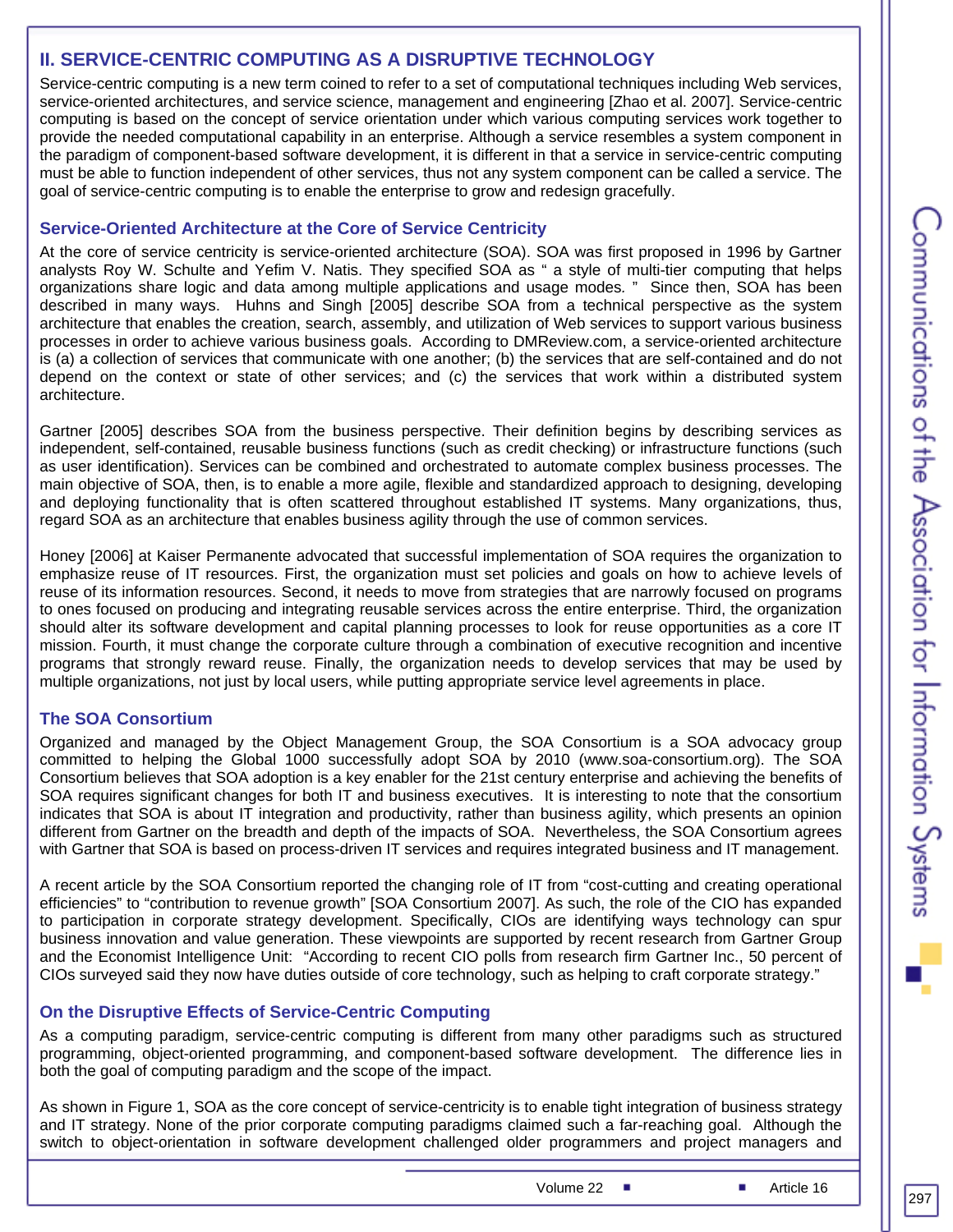required retraining and retooling, it did not affect the boardroom significantly. In contrast, the shift to servicecentricity will require the full participation of business managers and executives in order to achieve dynamic integration of business and IT functions at the strategic level.



Figure 1. SOA Enables Tight Integration of Business and IT [Adopted from BEA 2005]

The disruptive effect of service centricity will alter how corporations function computationally and what business managers do in strategic planning, assuming that the alignment of business and IT strategies must occur as a twoway street. That is, business and IT alignment needs the cooperation of business executives and IT managers. As pointed out by Paul Horn [2005], service centricity requires companies " to merge technology with an understanding of business processes and organization and to understand how that capability can be delivered in an efficient and profitable way. "

As a result, the shift in the corporate computing paradigm toward service-centric computing will require universities to revamp their curricula in both business and IT education. Paul Horn [2005] put this issue bluntly by noting that "there's a shortage of skills where they're needed the most — at the intersection of business and IT. As companies build more efficient IT systems, streamline operations, and embrace the Internet through wholesales changes in business processes, a huge opportunity exists*.*"

The rest of this article will shed light on how the IS community can develop a research agenda as well as a strategy for designing/revising courses to adopt service computing and management in order to contribute to the knowledge gap and to prepare our students for corporate needs in service-centric computing.

# **III. THE TRANSFORMATIONAL IMPACTS OF SERVICE-CENTRIC COMPUTING**

There are two converging drivers serving to reinforce the necessity for aligning business perspectives with organizations' IT investments. First, the globalization of the economy has brought significant focus on three primary business strategies: labor arbitrage, local adaptation, and aggregation [Ghemawat 2007]. All three strategies, particularly aggregation, rely on an extensive set of technical architecture capabilities. Aggregation requires advanced standardization such as that related to the efforts of the SOA Technical Committees of standards organizations like OASIS.

As a second driver, markets are changing competition from company vs. company to value chain vs. value chain. Thus, for a company to compete in an increasingly global context, agile and adaptive business environments are an imperative. Further, these business environments demand transparency coupled with changeable business processes and strategies. Service-centric computing is intended to enable this transformation.

#### **The Role of Service-Centric Computing in Transforming Global Competition**

Service-centric computing will need to support IT in its evolution to a third generation of process automation practices, software and solutions. This generation will "reclaim degrees of freedom lost to proprietary solutions that were designed to operate within four walls" [OASIS ebSOA TC 2006]. Service-centric computing will enable this transformation by relying on a process-centric, semantics-based perspective as discussed in the following.

The basic building block of SOA is the service. A service is a business task or activity that is realized through technology. It is important to note that tasks and activities are also important components in a business process; hence, a service in SOA can be thought of in terms of the business tasks or activities the software sources, supports, or implements. This means that SOA is the framework that composes services to enable e-business in accordance with business objectives. From this angle, SOA is defined through its transformation of business requirements into the technology needed to deploy and execute business processes in SOA enabled infrastructure.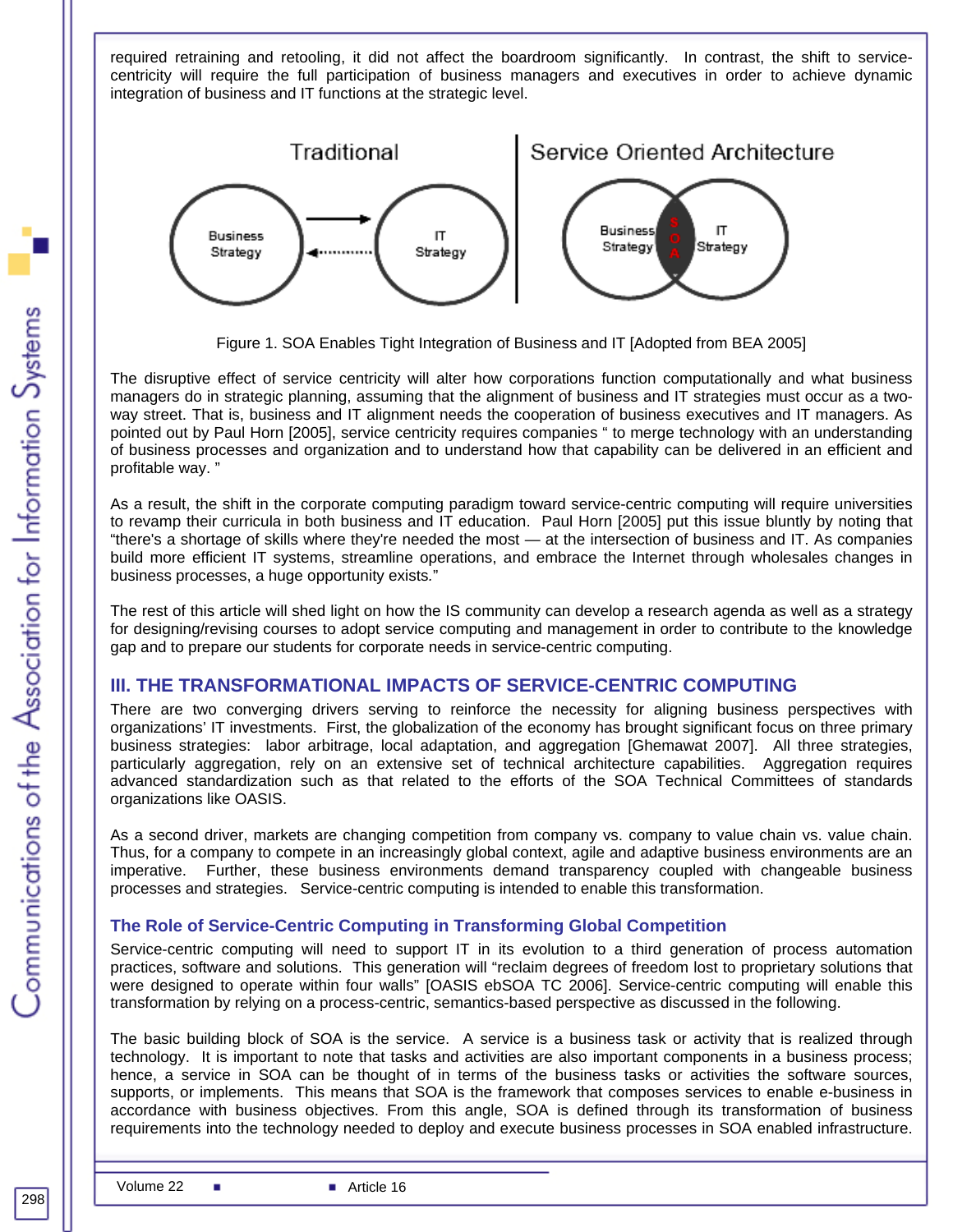Further, that framework should provide models, methodologies, best practices, standards, reference architectures, and run-time architectures that are needed to provide guidance and support through all SOA design, development, production and deployment phases. Such a framework is substantially different than historical application lifecycles, agile development methodologies and application-oriented computing infrastructures.

The SOA framework must also differ from historical approaches due to the need for supporting more transparency, particularly with respect to value chain vs. value chain competition. Transparency is required in two areas. First, communications within a value chain must be consistent and standardized by the semantics used to convey intensions among collaborating partners. Communicating from SOA enabled organizations to other SOA enabled organizations will require new "federation" standards. Second, there must be metrics associated with the most important value chain activities as communicated through those semantics. For example, with design activities taking place in the value chain, there will be semantics associated with designs such as "release drawing," etc. Similarly, there may be cycle time metrics, quality metrics, co-authorship metrics, etc. as related to "release drawing". Thus, service-centric computing intended to support value chain vs. value chain competition will require the type of transparency needed to enable collaborating organizations to continuously improve and innovate.

#### **Service-Centric Computing and Educational Transformation**

The next generation of IS graduates must be comfortable with business processes, the mapping of process tasks to compositions of software-based services, and the emerging design, development and deployment paradigms for reference architectures described above. While service-centric computing is aiding in the transformation of business and value chains, services-based educational delivery is concomitantly emerging. It is highly likely that "Reusable Learning Objects" (RLOs) will be the preferred paradigm for delivering e-learning services. RLOs for service-centric computing are already being designed by industry and used in some business schools [e.g., IBM Academic Initiative 2007]. This approach allows for agile course development and delivery, and it foretells a major transformation to the role of an educator from curriculum developer and deliverer to curriculum discoverer and integrator [Lang and Zhao 2000].

#### **Technology Alignment**

Three areas of emerging technology are consistent with the business-oriented, service-centric computing approach described above. First, SOA is a key enabler of value chain linkage across federated infrastructures, assuming the emergence of standards for facilitating this linkage [e.g., OASIS ebSOA TC 2006]. Second, semantics are the business action language that will facilitate collaboration across the federation, and those semantics will give rise to value chain metrics to support value chain vs. value chain competition. Master Data Management (MDM) is the key enabler for translating value chain semantics for internal consumption and vice versa. Finally, Active Data Warehousing (ADW) is the key enabler of providing the relevant and timely data to business processes that operate across a federated landscape. Companies like Intel and American Express are already working towards this technological alignment [Goul 2007]. The current challenge is to operationalize this trifecta of technologies, i.e., SOA, MDM, and ADW, to align with relevant standards as they emerge and to replicate successful strategies across value chains.

#### **A Grand Challenge**

Service-centric computing challenges will be related to evolving standards and best practices such as those discussed earlier. It is clear that the measure of success of service-centric computing will not be in service " reusability" (as has been the case with many "component-centric " initiatives); rather, the impact must be transformational and concomitant with the business drivers shaping modern global competition. *One grand challenge for service-centric computing will therefore be to enable transformation in inter-organizational collaborations that have remained under-addressed.* For example, there are many solutions involving standards, semantics and metrics for supply chain collaborations that can serve as the initial test bed for research-based methods and technologies, but a true test will be to extend the transformational capabilities to collaborating service organizations. How should the trifecta of technologies (MDM, SOA and ADW) be arranged for this context? What are the needed semantics? How about the most important metrics? These and other questions suggest a broad array of needed research in the service-centric computing area. In short, they imply a grand challenge to those researchers and practitioners interested in or working in collaborating service organizations.

#### **IV. BUILDING SERVICE-BASED INTEGRATED SYSTEMS**

One domain, where service-centric computing is seeing immediate application is the design and deployment of integrated systems that are built from existing and new services. A recent SEI report [Brownsword et al. 2006] states: "We have crossed a threshold where most of our large software systems can no longer be constructed as monoliths … They are now constructed as groups of interoperating systems (as systems of systems)." This nomenclature reemphasizes integration concerns that continue to be the main driver behind several advancements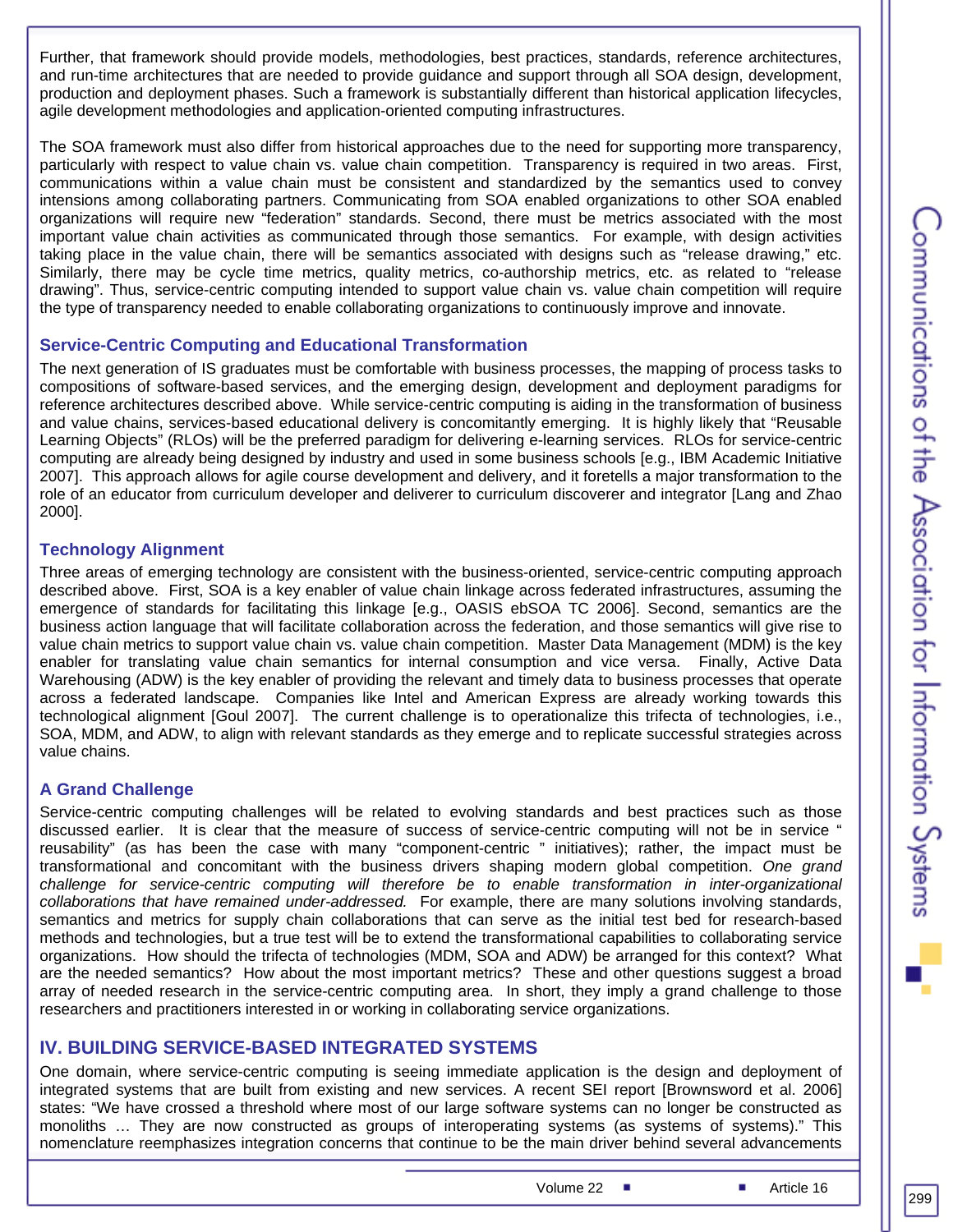related to interoperability. These integrated systems tend to be large-scale, intentionally scalable, support constantly evolving work practices, and can require significant collaboration among vendors and organizations to build [Watts 2006]. Next, we identify and discuss four key challenges related to building service-based integrated systems.

#### **Standardization of the Web Services Substrate**

The first challenge refers to standardization of the Web services substrate that underlies service-based system integration solutions. Unlike some other domains, standardization is not an academic exercise nor one intended to merely cause Web services to improve. For Web services, standardization is vital for the very existence and realization of interoperation. The Web services standards stack has been evolving in an anticipatory manner [Cargill 1989] to address the complex and interdependent concerns that the standardization space offers. The core standards related to publishing, finding and binding have been developed as separate, yet interdependent standards with more recent activity directed to the development of concerns such as reliability and security, among others [WSDL 2001; UDDI 2005; SOAP 2003]. These so-called *WS-\** concerns [Erl 2005] along with the more established Web services standards represent a standards stack that has been investigated by a few authors. One recent attempt represents use of the Language Action perspective to develop a reference framework, which provides pointers that potential designers and managers may use to assess existing standardization efforts [Umapathy and Purao 2007].

A related concern is the process of designing these standards. Although a number of prescriptive approaches have been suggested for standards development [see, e.g. McCallum 1994; Moen 1998]; and circulars have been issued [OMB 1998] and laws passed [HR-1086 2003] to recognize the public policy environment and due process requirements [ANSI 2005]; the actual processes of standardization continue to defy standardization. Standardization processes are now carried out under the auspices of voluntary standards development organizations such as W3C, OASIS and others in a manner that involves a significant design component [Mitra et al. 2005]. Concerns for organizations affected by standardization include questions such as whether and how to participate in standards development activity. A useful meta-theoretical perspective in this regard is offered by Fomin et al. [2003], who suggest design [Simon 1981], sense making [Weick 1995] and negotiation [Latour 2005] as a recursive process, where closure in each is a necessary condition for each level of recursion. Archaeological studies of standardization processes for Web services standards are also beginning to shed light on intricacies of these processes and how organizational participants engage in the standardization activity [Varili 2003; Mitra et al. 2005]. Both "standards" and "standardization" of the Web services substrate, thus, represent ongoing research activities and opportunities that researchers are beginning to explore with significant implications for business and education.

#### **Designing and Evolving Service-Based Integrated Solutions**

The second challenge relates to our ability to build these service-based integrated systems. Prior work suggests that although we can conceive these large-scale integrated systems we have trouble building them [Brownsword et al. 2006; Watts 2006]. The record of accomplishment of projects undertaken to build system integration solutions continues to be sub-par [Bajaj et al. 2005; Charette 2005]. While it is tempting to dismiss past failures as a "human problem" [Wysocki 1998], it is imperative that we develop knowledge-based approaches to address the problem of architecting, designing and evolving service-based integrated systems. Unfortunately, techniques to develop system integration solutions are still mired in traditional approaches that are dominated with a "design first, deploy next" mindset [Archer 1984; Boehm et al. 2005]. There is, however, a growing recognition that building integrated systems is an ongoing process [Schmidt 2004] that is likely to involve: harvesting and/or identifying services, designing how the services will collaborate with one another in the context provided by cross-functional processes, and continuously evolving these solutions to adapt to changes in the environment.

Although lifecycle approaches are being proposed that encompass and make clear the transition from services to processes and from processes to service-based integrated systems, much work still remains to be done to develop actionable and comprehensive approaches that may allow us to overcome the traditional disconnect between design and maintenance. One potential approach to overcoming this disconnect being debated in recent academic research is the use of interactions among Web services as a building block for designing and evolving service-based system integration solutions [Barros et al. 2005; Umapathy et al. 2003; Peltz 2003]. Several elements of a comprehensive approach appear to be available as proposals in different disciplines such as message exchange patterns, collaborative agents for workflow decomposition, and monitoring mechanisms. Combining these in effective ways to form comprehensive approaches to build and deploy service-based integration, however, remains a significant concern for research and practice.

#### **Managing Risks in Multi-Vendor Projects**

The third challenge relates to project and risk management practices related to large-scale, multi-vendor projects that are necessary to implement and deploy service-based integration solutions. Because of their scale and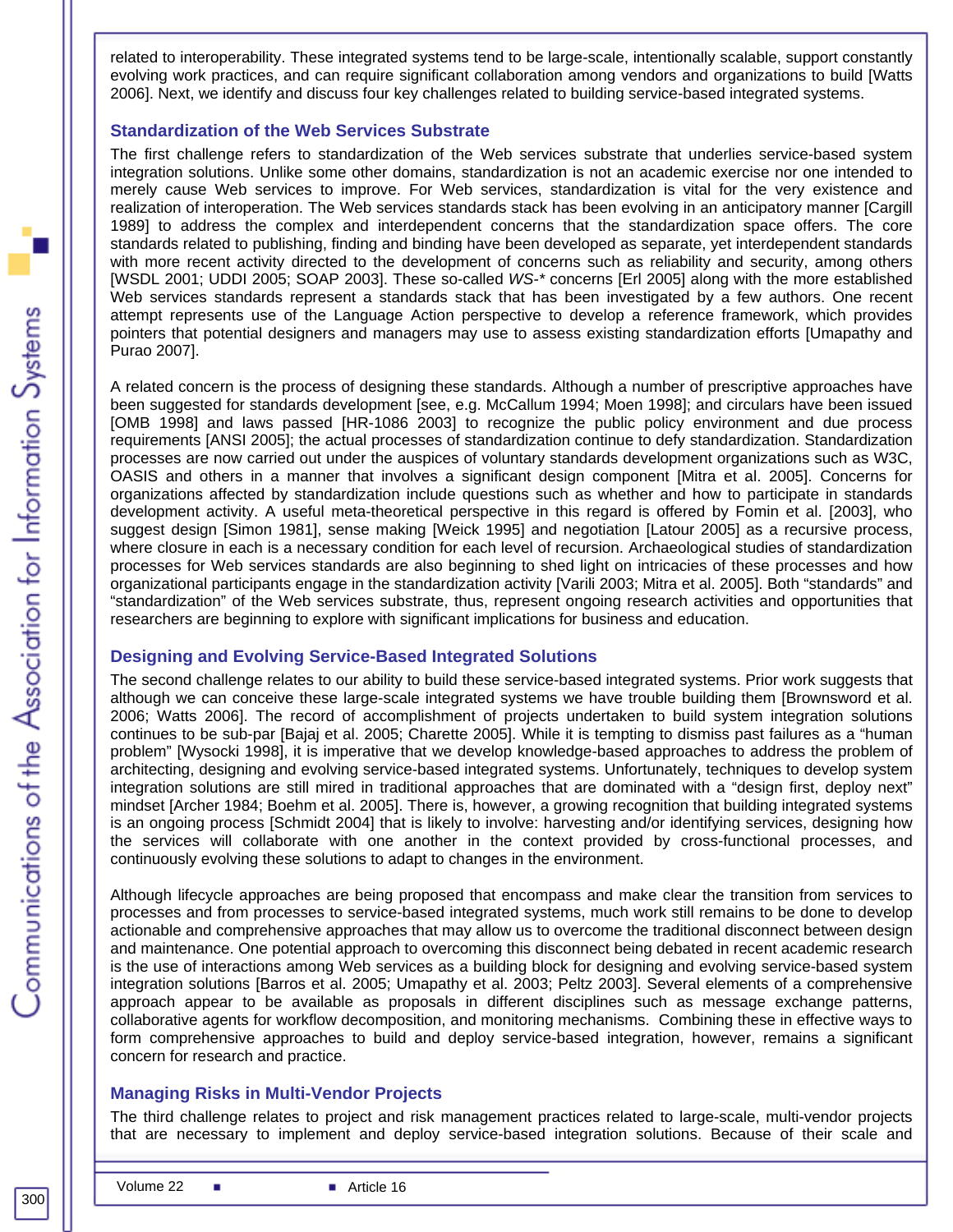distributed nature, such integrated solutions simply cannot be designed as monoliths; instead, they are evolved over time by connecting legacy applications and new software with a foundation of services that allows interconnections. Projects to implement these solutions, therefore, tend to be large-scale, long-duration and highly complex making them highly susceptible to failure. Understanding, tracking and mitigating risks in these projects are difficult because of the distributed locus and emergent nature of these projects, which further intensifies the already difficult problems of low task observability [Kirsch 1996; Kirsch et al. 2002], distorted communications [Snow and Keil 2002], reluctance to report bad news [Tan et al. 2003] and escalation propensities [Keil and Robey 1999] that plague systems design projects. A number of research streams can contribute to developing risk mitigation approaches including but not limited to data fusion, software metrics and information market mechanisms. Useful approaches to risk mitigation can, therefore, include providing early warnings of impending project failures, and capturing pooled assessments of risks from the distributed participants. Few research initiatives address these concerns.

#### **Learning To Build Service-Based Integrated Solutions**

The fourth challenge relates to pedagogy. A number of characteristics of building service-based integration solutions require a rethinking of strategies used for educating computing professionals. While the traditional vision of the IT professional as a toolsmith has served computing curricula and education efforts reasonably well for the last few decades [Brooks 1996], the role of the IT professional itself is now changing — from that of a toolsmith to that of a participant in a multi-disciplinary team of diverse professionals [Edens 2000]. A successful IT professional must be self-directed, participate effectively in a team, be aware of information technology standards necessary for loosecoupling and interoperability [Watts 2006; CRA 2006], and be able to work at the boundary between information technology and work practice. This represents a daunting list requiring multiple epistemologies for learning [Nilsen and Purao 2005].

#### **V. REQUIREMENTS ANALYSIS AND SYSTEM DESIGN IN SERVICE-BASED DEVELOPMENT**

Service-based development involves two key phases: service fabrication and application assembly. In service fabrication, services are built while in application assembly, applications are built using these preexisting services. Issues relevant for research in service fabrication include the abstraction of the domain in terms of services, service granularity, service classification and coding for the purpose of storing them in a repository, among others. On the other hand, issues in application assembly include matching requirements with services, locating corresponding services, and assembling them. Most gains can be achieved when services are built for an entire domain and then using those services to build applications for that domain.



Figure 2. Service Fabrication

Figures 2 and 3 graphically illustrate current practice in service fabrication and application assembly. As shown in Figure 2, the corresponding phases in requirement analysis (RA) and design during service fabrication are: (a) service identification and (b) service design and fabrication. Here the services are identified as a result of domain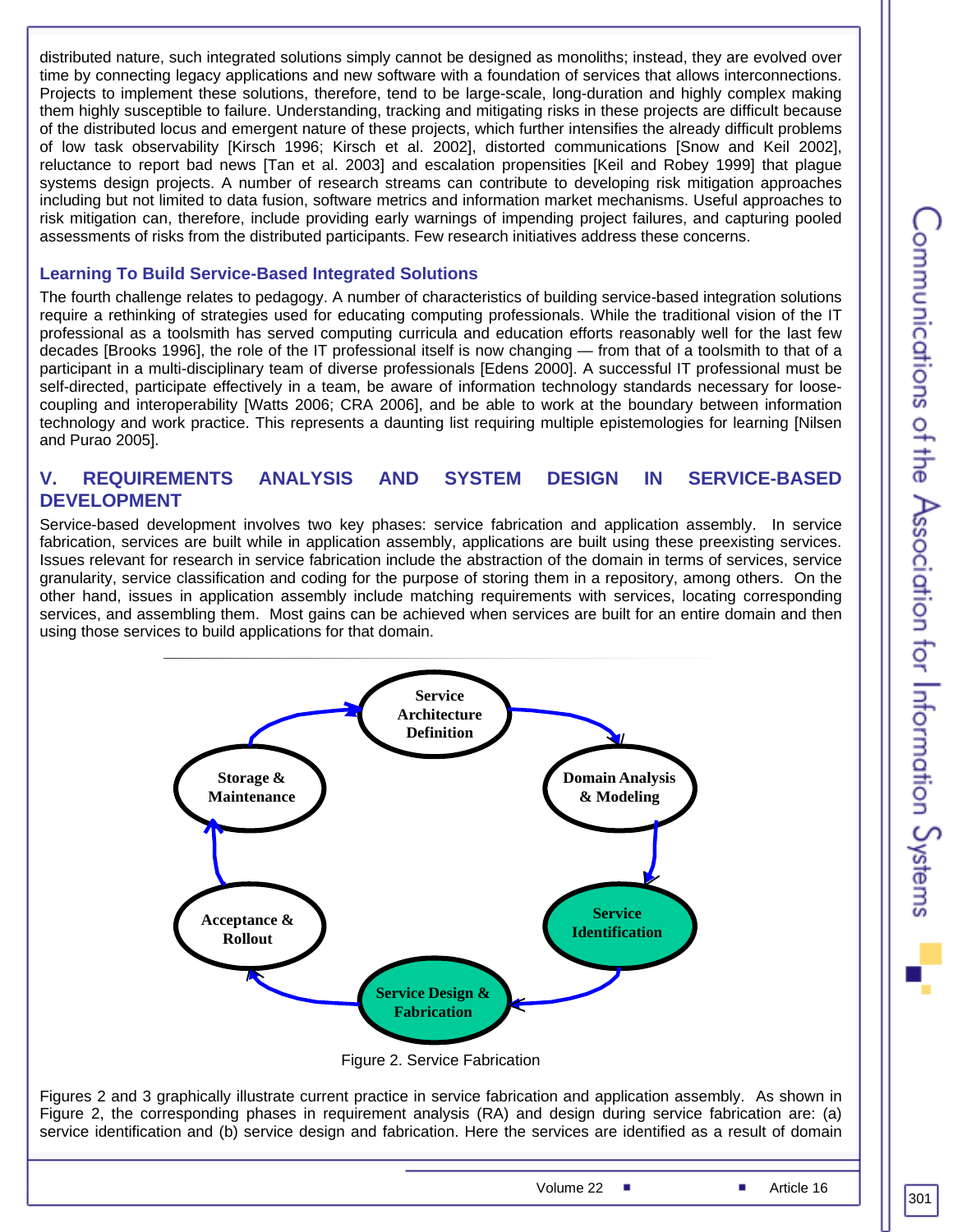analysis which are then designed and fabricated. On the other hand, as shown in Figure 3, the corresponding phases in RA and design during application assembly are: (a) requirements definition where requirements for the proposed application are defined, (b) service search and selection where the services matching requirements are searched and selected, and (c) application is assembled using these services.



Figure 3. Application Assembly

In traditional development, requirements analysis and design play a key role in application development. The emerging paradigm based on existing services will fundamentally alter these two upstream stages of application development. Service based applications are built by composing services possibly sourced from various providers archived and described in some repository. When these repositories contain domain encompassing services, requirements analysts could learn about the domain by examining related services. Because analyst's knowledge of the business domain is critical to RA success [Pitt and Brown 2004], future research could examine if and how such a repository could help the analyst acquire the domain knowledge.

Furthermore, in traditional application development, derived requirements are used as a blue print later in the design stage. In the service paradigm, design takes a different view. Design is likely to turn into an exercise in matching user requirements with pre-existing services. Future research should focus on how the service paradigm alters requirements analysis and design stages of application development. When a given requirement does not perfectly match the functionality of existing services, a new service might have to be built anew, which can then be placed in the repository for future use. Moreover, in cases where some requirements do not match existing services, user group could be given the opportunity to alter their requirements based on the cost-benefit analysis of using existing services and building of services anew. As illustrated in Figure 3, in the emerging paradigm, RA and service search and selection tasks go hand in hand.

Lately, there has been a considerable discussion on the need for agility as organizations compete in a global landscape. It has been argued that the service paradigm could serve as the foundation for enterprise agility [Zhao et al. 2007] by enabling organizations to more readily adjust to demands from customers and competitors. By adopting service based development, organizations are expected to be more agile vis-à-vis traditional methods of application development [Jain and Vitharana 2008). Enhanced agility could be realized at both RA and design phases. From using service repositories to helping analysts garner knowledge of the application domain during RA to building applications from pre-fabricated services, the new paradigm provides the ground work for organizations to become more agile. Nonetheless, there is little empirical research that has examined how service-based development affects enterprise agility.

# **VI. OPPORTUNITIES AND CHALLENGES**

The previous sections of this article present various fundamental viewpoints, which should be of value to the IS community as they ponder about the issues related to service-centric computing. In this section, we synthesize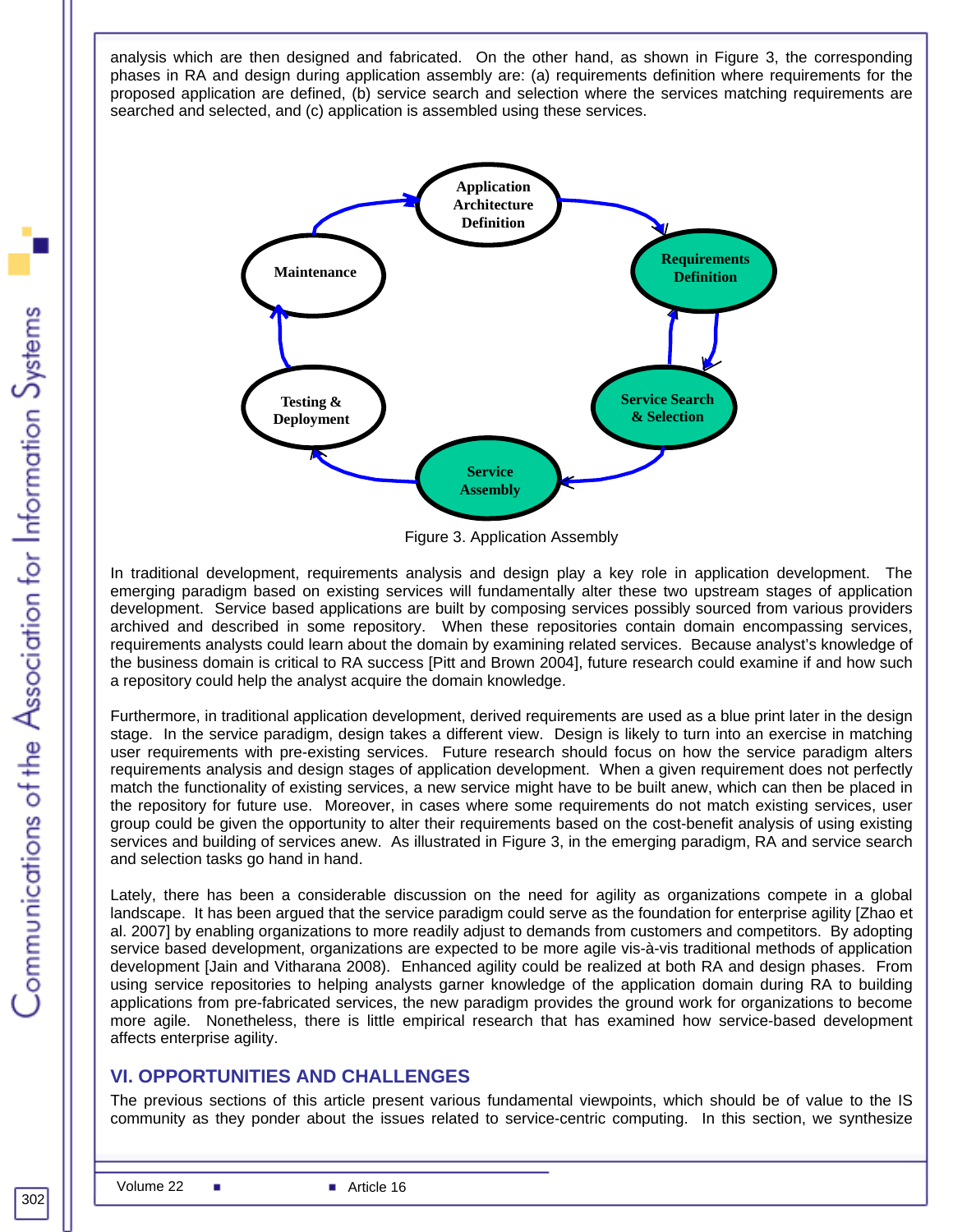these viewpoints to formulate a number of propositions that highlight the opportunities and challenges in servicecentric computing and their impact on business and education.

#### **Proposition 1: Service centricity ensues naturally when an area becomes more commoditized.**

According to the 2007 research survey of *InformationWeek* 500 executives, 70 percent of the companies have widespread Web services applications deployed in their IT infrastructures and 37 percent of them have SOA implemented and accessed by more than half of their workers [InformationWeek 2007]. Service-centric computing, including Web services and service-oriented architectures, no longer represents the hype and buzzwords people used several years ago; they have been fully commoditized and have helped thousands of companies to gain competitive edge and tangible benefits. We argue that a services focus is what naturally ensues when an area, more specifically the information systems area, becomes more commoditized. Standards and standardization of the Web services substrate, therefore, represents a substantial opportunity for research as well as for businesses and education.

In general, the software industry has been an example of how increasing standardization and commoditization have reduced risks thereby facilitating cost effective outsourcing. Growth in service-centric computing will mean that outsourcing can be realized at a much more granular level. Software itself has no intrinsic value, but the context within which the software delivers a business service does have value. Since high-quality business services often command premium margins, it is reasonable to expect that services-centric computing will bring more and more value to business as providers compete through differentiation. This will create an exciting new business model that radically differs from software licensing, shrink-wrap, etc.

Commoditization will also bring opportunities to innovate. For example, aggregating commodity components, such as constructing new services from aggregations of services, represents how commoditization can actually enable new opportunities. Those opportunities might not have been possible prior to commoditization, and such innovations can provide further differentiation and are likely to result in even better business services. It is no surprise, then, that standards to facilitate Web service aggregation (composition) have already become embraced and entrenched in service-centric computing. In summary, while commoditization might conjure dire images for some involved in the IT discipline, service-centric computing actually represents a natural evolution that provides an opportunity for providers to differentiate in providing more and more business value. This bodes well for the IS discipline as a whole.

#### **Proposition 2: Service-centric computing is more than making the IT department a service organization and represents a fundamental transformation that requires a change of mindset.**

Service-centric computing should not be confused with currently prescribed management approaches for operating an IT department as a service organization, e.g., Information Technology Infrastructure Library (ITIL). As noted earlier, service-centric computing refers to a set of computational techniques including web services, serviceoriented architectures, and service science, management and engineering [Zhao et al. 2007].

Service-centric computing represents the latest evolution of the architectural styles and related technologies for enterprise systems. It reflects the need for higher levels of abstraction beyond specific platforms and has resulted in a fundamental transformation that requires a change of mindset [Zimmermann et al. 2005]. In particular, we need to change our mindset from various perspectives including business, development, research, and education.

From the business perspective, the globalization and highly dynamic business environment require companies to adapt and respond to changes efficiently in order to maintain their competitive advantage. Service-centric computing provides a solution to achieve the required enterprise agility at the system level. Managers need to change their mindset to think about how to integrate services marketing into process redesign and service-level performance management, how to achieve more flexible and reliable supply chain by collaborating with their partners via openstandard-based system integration, and how to ensure the proper alignment between the service-oriented IT infrastructures and overall business strategy.

System architects need to change their mindset when designing service-oriented enterprise architectures by choosing open standards over proprietary specifications, maximally leveraging existing assets by wrapping them as standard services versus building applications anew, and investigating how to design and deliver IT services in the face of inter-organizational alliances and service-oriented partnership.

From the development perspective, building applications in the new service paradigm requires a significant change in the mindset of analysts and developers [Brown et al. 2005]. Analysts need to focus more on how to match business requirements with existing services rather than design systems from scratch, and developers need to learn how to build service-based integrated systems by composing and orchestrating existing services.

From the research and education perspective, there are many issues confronting the IS community, which include: (1) Establish a cooperative research agenda that bridges the gap between traditional computing and new business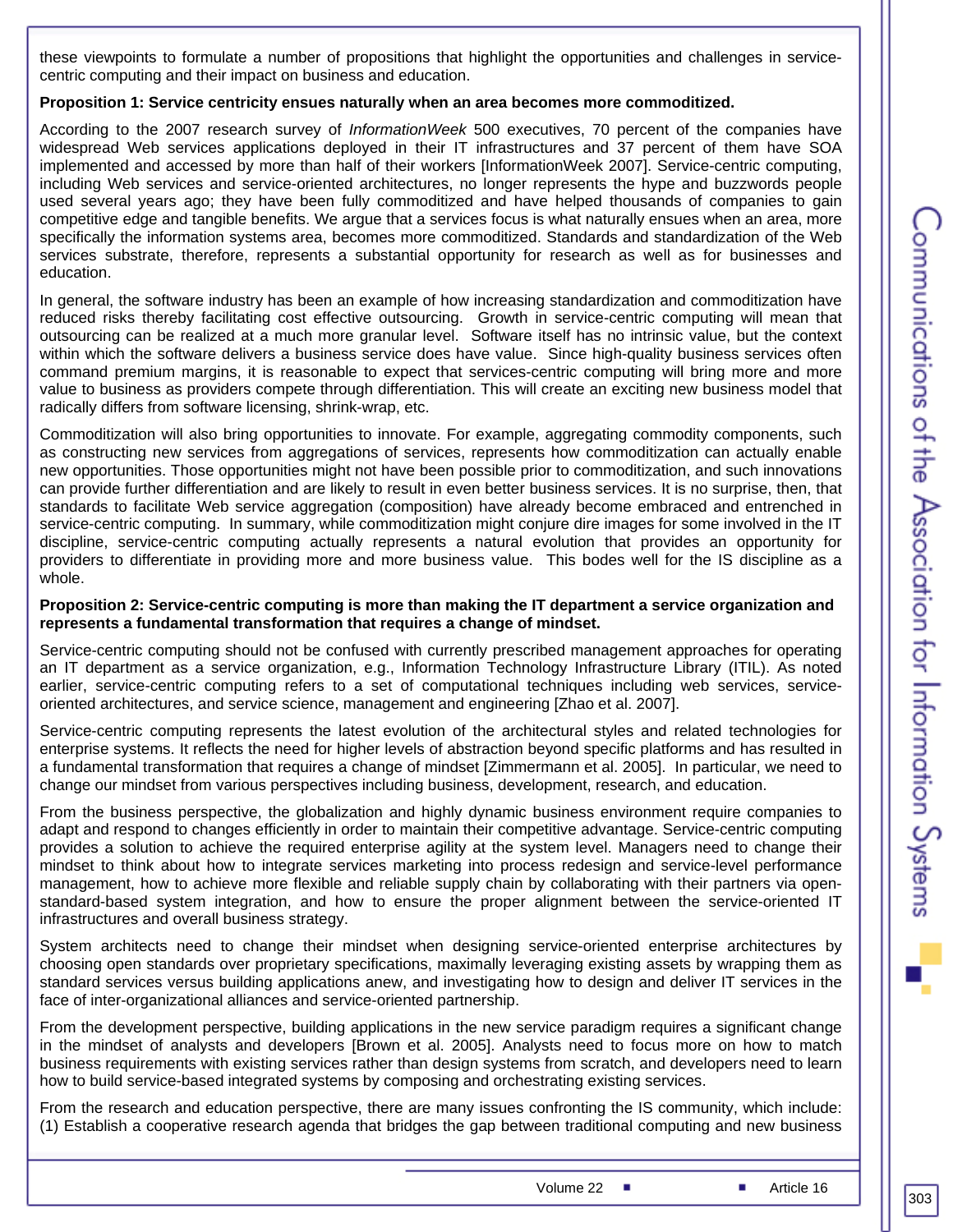processes associated with co-creation and co-production of IT services; (2) Sort out the terms and vocabularies in service-centric computing that have led to confusions; (3) Develop and revise IS curriculum to supply the required knowledge and skills for the service paradigm.

#### **Proposition 3: Service-centric computing leads to a greater emphasis on integration of business and IT.**

As companies expand their business into new markets through mergers, acquisitions and consolidations, achieving the ability to respond to organizational changes with integrated, flexible, and responsive systems falls on the shoulders of IT. Service-centric computing offers the key technologies, such as Web services and service-oriented architectures, used in the mainstream IT solutions to transform existing enterprise infrastructures to achieve higher level of agility [Erl 2005]. The success of the business relies more and more on the successful implementation of service-based IT solutions, which makes the integration of business and IT much more important than ever before.

Service-based IT infrastructures can mitigate the risk of changing business, technology, and legislative environments and contribute directly to business success in several ways. First, leveraging existing system assets is one of the key benefits of service-based IT solution. By reusing legacy systems, service-centric computing allows organizations to best use their past investments although it requires emphasis on service-orientation to ensure flexibility, scalability and adaptability. Thus, IT becomes the direct contributor to profits rather than its previous role as a profit facilitator. Second, once the service-oriented infrastructures are in place, the development cycle time of new applications could be dramatically reduced, resulting in new products getting to market faster. For instance, according to a recent InformationWeek survey, after implementing SOA based infrastructure, Wachovia could build non-trivial solution on top of their existing services in four to twelve weeks versus the six to nine months it used to take [InformationWeek 2007]. Therefore, taking time to build well-architected services leads to huge saving in future solution developments, which aligns with business strategy very well. Third, risk of system development needs to be significantly mitigated by appropriately leveraging service-based, multi-vendor distributed projects, which present the opportunities as well as threats to the design and implementation of successful solutions.

#### **Proposition 4: Service-based development is the process of building applications from a set of services.**

In the service paradigm, an application is derived from an amalgam of related services that satisfy corresponding business requirements. When building applications, the service paradigm and the associated vocabulary provide the analysts and developers an appropriate medium for tackling the problem. The new paradigm enables organizations to build both inter- and intra-organizational applications. More importantly, it facilitates the integration of inter-firm and intra-firm applications that could be built on separate platforms [Jain and Vitharana, forthcoming, Singh and Huhns 2005].

Requirements analysis and design are more intertwined than conventional development [Vitharana et al. 2007]. When reusable services are in place, analysis and design become an exercise in service selection and application assembly. Hence, once requirements are identified, they are matched against available services. For requirements that are not fulfilled by existing services, new services need to be built. The user group could be informed of the availability of existing services and their corresponding costs. As appropriate, the user group could be given the option to alter their requirements based on cost factors.

Service-based development is the process of building applications from a set of services. These services could be built anew based on a specific need or could be re-factored from legacy systems. Nonetheless, instead of building services piecemeal, generating a set of services for a particular domain such as human resource function or supply chain management could prove most useful [Vitharana et al. 2007]. In doing so, the domain knowledge and corresponding functionalities need to be abstracted in terms of loosely coupled services that then could be used to compose applications for the domain. Existing methods in domain analysis provide a starting point for abstracting domain artifacts in terms of services. Vitharana et al. [2004] proposed an approach for using the domain object model to derive components by considering high level managerial goals (e.g., reusability, ease of assembly) and technical features (e.g., coupling, number of components). Once services are built, they need to be coded and placed in a repository for subsequent search and retrieval. Building and evolving new services and service-based integration solutions can, then, proceed in tandem.

#### **Proposition 5: Service-centric computing has led to new opportunities for new IS courses and new servicerelated modules in existing courses.**

Institutions offering programs in information systems need to offer new or revamp existing curricula to take the changes brought by service-centric computing into account. Specifically, the aforementioned changes in the requirements analysis and design stages of the service-based development warrant a new mindset in approaching these two early stages of systems development. Therefore, we need to change the traditional system analysis and design course to include contents on business domain analysis, service identification and design, service discovery and matching, and service composition and orchestration. In the service-centric computing paradigm, more and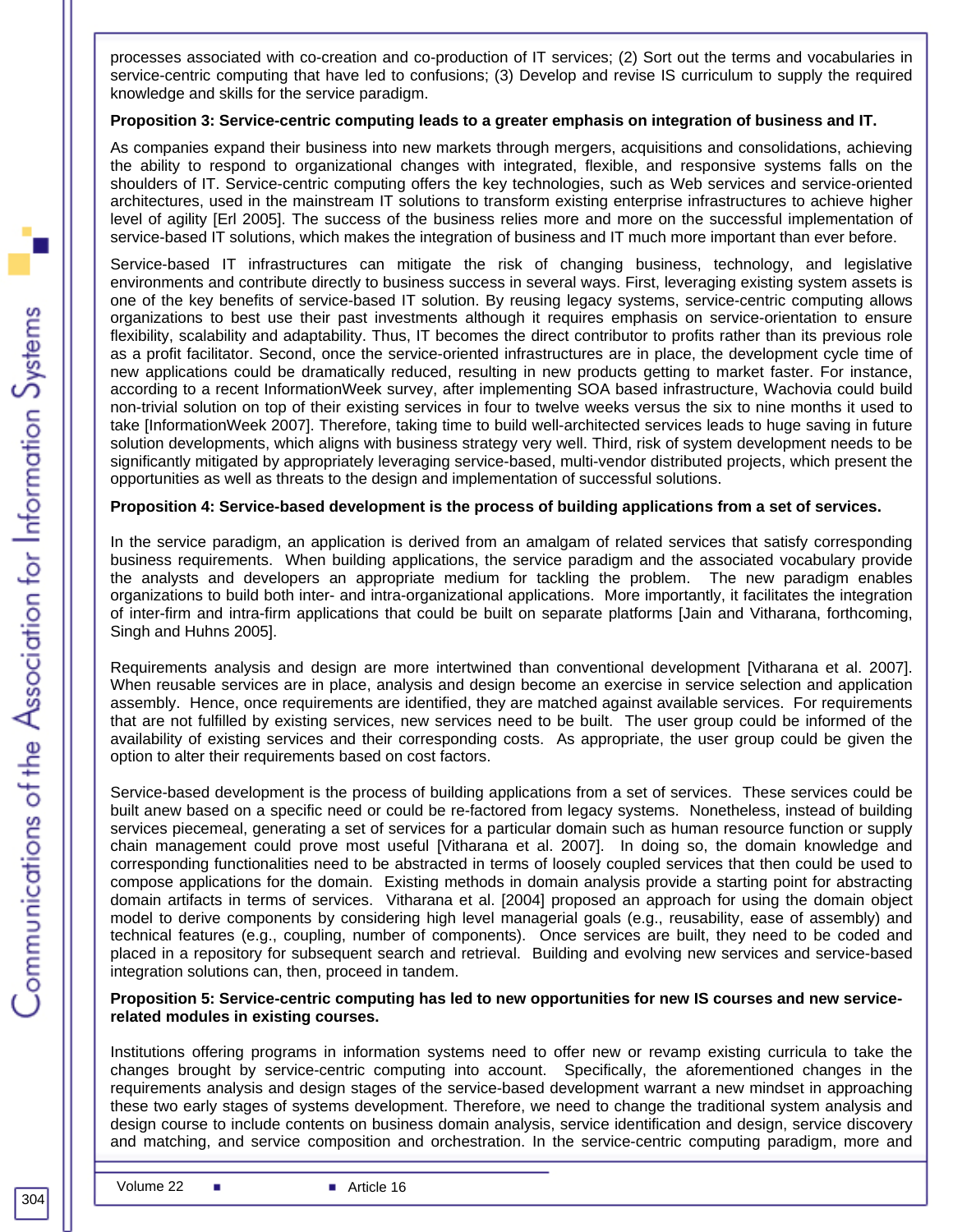more applications are built by leveraging existing system components via standard service interfaces instead of being developed from scratch as taught in most existing programming courses. Thus, we could incorporate into existing programming courses contents on how to transform existing system components into standard services, how to publish services to service registry, and how to build service-based integrated systems by composing services.

These changes shift the focus of the courses away from low-level software development and move it more towards business-oriented application development and integration. Consequently, these changes may be of particular interest to IS programs in business schools where students take business courses as part of their curriculum but lack new technical knowledge and sophistication to cope with the changes due to service-centric computing. The demand on business analysts, business developers, and business integrators has spurred recently, and newly designed IS courses with service-related modules will equip the students with necessary knowledge and skills to compete in the service-oriented business environment. This demands not only changes in course contents but also pedagogical practices.

Service-centric computing also creates many opportunities for new courses. For example, one aspect is to use information as services, where master data scattered within heterogeneous application silos across the enterprise can be wrapped as services, accessed via standard service interfaces, and integrated to provide more accurate and holistic view for decision making. This knowledge is in high demand while companies are leveraging service-centric computing to transform their information management, which has not been covered in existing database courses. Industry has also noticed the knowledge shortage in the realm of service-centric computing and has been working with academics to build new programs and curriculum. IBM has helped many universities to establish programs related to service science, management, and engineering (SSME), such as UC Berkeley, Carnegie Mellon University, NC State, to name a few. Programs such as IBM Academic Initiative, Oracle Technology Network, and Teradata University Network provide the latest service-oriented systems, tools, and courseware to educational institutions free of charge. The IS community must exploit these resources to guide educational initiatives for service-centric computing to the next level.

#### **VII. CONCLUSIONS**

This article examined an emerging enterprise computing paradigm called service-centric computing and explained why service-centric computing is a disruptive technology and how it might transform enterprise computing. We also discussed how to build service-based integrated systems and how requirements analysis and system design might change under service-based development. Finally, we presented fundamental viewpoints and a synthesis in the form of a number of propositions that outline opportunities and challenges in this area of research and teaching. As might be expected of an area that is large and diffused with a set of perspectives, an overarching theoretical perspective is difficult to pin down to appreciate and understand the impacts of service-centric computing on research, education and business. In lieu of such an overarching perspective, we have opted for a set of propositions that can provide interesting starting points for our colleagues in the IS discipline and tentative identification of foreseeable trends for businesses engaged in or interested in deploying service-centric computing. Clearly, there are additional propositions that may be derived from the perspectives on service-centric computing. The propositions presented should, therefore, be seen as a necessarily incomplete set that reflects our collective belief in the key directions that need more immediate investigation.

We believe that this article marks an important signpost for research and teaching on service-centric computing in the IS community. That is, this article underscores that service centricity has become an imperative topic of discussions for the foreseeable future. To achieve the impacts and directions for research and teaching outlined in this article will take collective efforts by many IS colleagues. We can safely predict that the IS community will make significant contributions with respect to the adoption of service centricity in boardrooms as well as classrooms. We hope the viewpoints and propositions provided in the article will be instrumental in judging how we can channel our energies in making these contributions worthwhile.

# **REFERENCES**

EDITOR'S NOTE: The following reference list contains the address of World Wide Web pages. Readers, who have the ability to access the Web directly from their computer or are reading the paper on the Web, can gain direct access to these references. Readers are warned, however, that:

- 1. These links existed as of the date of publication but are not guaranteed to be working thereafter.
- 2. The contents of Web pages may change over time. Where version information is provided in the References, different versions may not contain the information or the conclusions referenced.
- 3. The authors of the Web pages, not CAIS, are responsible for the accuracy of their content.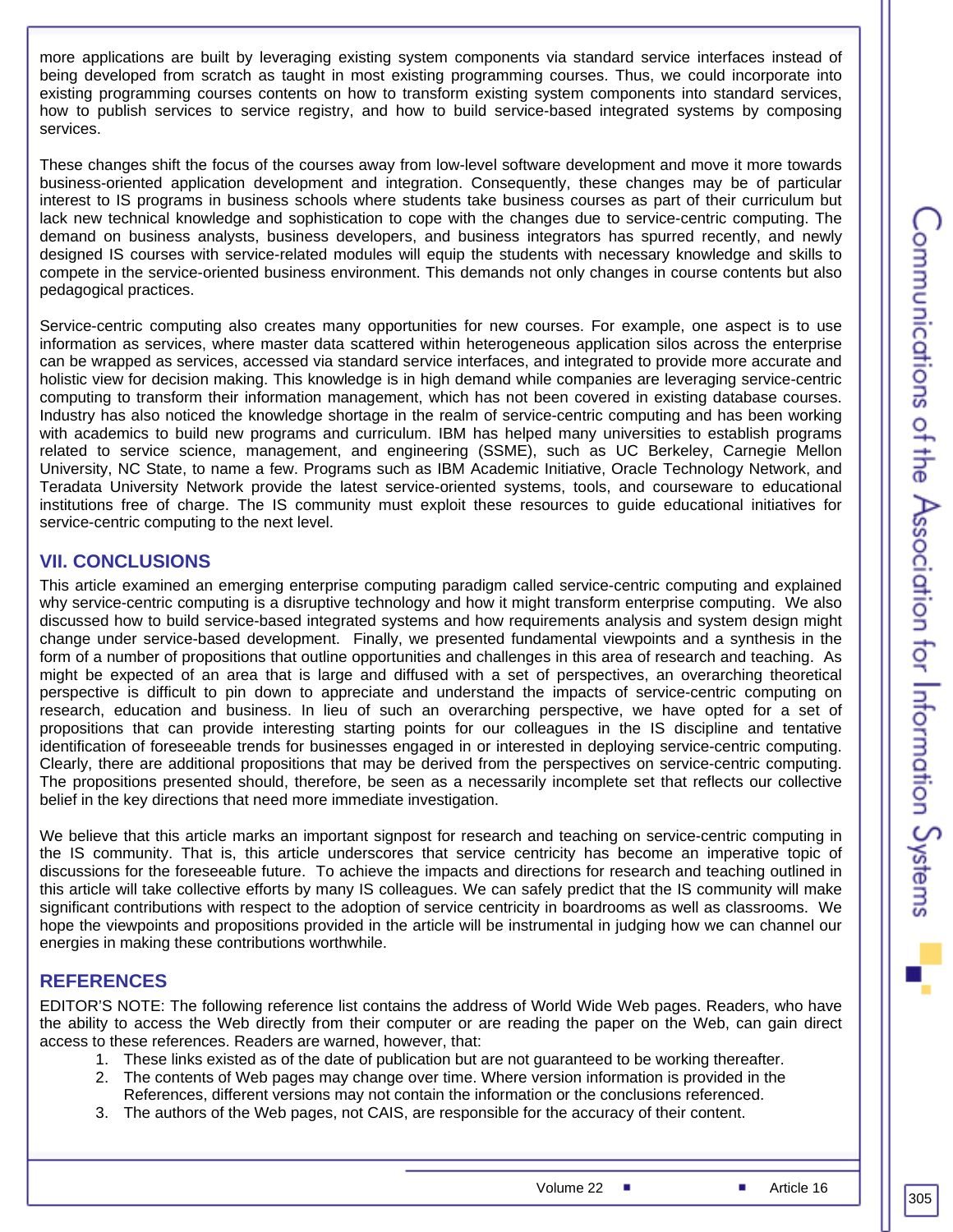- 4. The author of this article, not CAIS, is responsible for the accuracy of the URL and version information.
- ANSI. (2005). "ANSI Essential Requirements: Due Process Requirements for American National Standards," [http://www.itl.nist.gov/biometrics/Requirements0405.doc.](http://www.itl.nist.gov/biometrics/Requirements0405.doc)
- Archer, L. B. (1984). " Systematic Method for Designers, " in *Developments in Design Methodology*, N. Cross (ed.) John Wiley, pp. 57-82.

Argyris, C. (1976). *Increasing Leadership Effectiveness*, New York, NY: John Wiley.

- Bajaj, A., D. Batra, A. R. Hevner, J. Parsons, and K. Siau. (2005). " Systems Analysis and Design: Should We Be Researching What We Teach? " *Communications of the Association for Information Systems*, vol. 15, pp. 1.
- Barros, A., M. Dumas, and A. Hofstede. (2005). "Service Interaction Patterns," In Proceedings of the 3rd International Conference on Business Process Management, France, pp. 302-318.
- BEA Corporation. (2005). "Domain Model for SOA, Realizing the Business Benefit of Service-Oriented Architecture," <http://files.shareholder.com/downloads/BEAS>.
- Boehm, B., R. Valerdi, J. Lane, and W. Brown. (2005). " COCOMO Suite Methodology and Evolution, "

<http://sunset.usc.edu/publications/TECHRPTS/2005/usccse2005-509/usccse2005-509.pdf>.

- Brooks, F. P., Jr. (1996). "The Computer Scientist as Toolsmith II," *Communications of the ACM*, (39)3, pp 61-68.
- Brown, A. W., M. Delbaere, P. Eeles, S. Johnston, and R. Weaver. (2005). "Realizing Service-Oriented Solutions with the IBM Rational Software Development Platform," *IBM Systems Journal*, (44)4, pp. 727-752.
- Brown, J. S., A. Collins, and S. Duguid. (1989). "Situated Cognition and the Culture of Learning," *Educational Researcher*, vol. 18, pp. 32-42.
- Brownsword, L., D. Fisher, E. Morris, J. Smith, and P. Kirwan. (2006). " System-of-Systems Navigator: An Approach for Managing System-of-Systems Interoperability, " in Technical Note CMU/SEI-2006-TN-019.
- Cargill, C. (1995). "A Five-Segment Model of Standardization." in Kahin and Ahhate (eds.), *Standards Policy for Information Infrastructure*, Cambridge: MIT Press.
- Cargill, C. (1995). *Information Technology Standardization: Theory, Process, and Organizations*, Digital Press, Newton, MA, USA.

Charette, R. N. (2005). " Why Software Fails, " IEEE Spectrum.<http://www.spectrum.ieee.org/sep05/1685>.

Checkland, P. and J. Scholes. (1990). *Soft Systems Methodology in Practice*, J. Wiley.

- CIO Magazine. (2007). ABC: An Introduction to Service-oriented Architecture (SOA), [http://www.cio.com/article/40941.](http://www.cio.com/article/40941)
- CRA. (2006). " Interest in CS and CE as Majors Drops in 2005, " in CRA Bulletin, <http://www.cra.org/wp/index.php?p=75>.
- Crawford, C. H., G. P. Bate, L. Cherbakov, K. Holley, and C. Tsocanos. (2005). "Toward an On-Demand Service-Oriented Architecture," *IBM Systems Journal* (44)1, pp. 81-107.
- Edens, K. M. (2000). " Preparing Problem Solvers for the 21st Century through Problem-Based Learning, " College Teaching vol. 48, pp. 55-60.
- Erl, T. (2005). *Service-Oriented Architecture: Concepts, Technology and Design*, Prentice-Hall.
- Fomin, V., T. Keil, and K. Lyytinen. (2003). "Theorizing about Standardization: Integrating Fragments of Process Theory in Light of Telecommunication Standardization Wars," Sprouts: Working Papers on Information Environments Systems and Organizations.

Gartner, Inc. (2005). " Benefits and Challenges of SOA in Business Terms, " 6 September 2005.

- Ghemawat, Pankaj. (2007). "Managing Differences: The Central Challenge of Global Strategy," *Harvard Business School, Published on Mar 1, 2007*.
- Goul, M. (2007). "What's Your Strategy for Master Data Management?" Teradata White Paper, [http://www.teradata.com/t/page/166150/index.html?src=tdmo\\_rl&i=v07n03.](http://www.teradata.com/t/page/166150/index.html?src=tdmo_rl&i=v07n03)

Honey, Alan. (2007). "SOA and HL7 V3 Proposal Overview," *Kaiser Permanente Presentation.*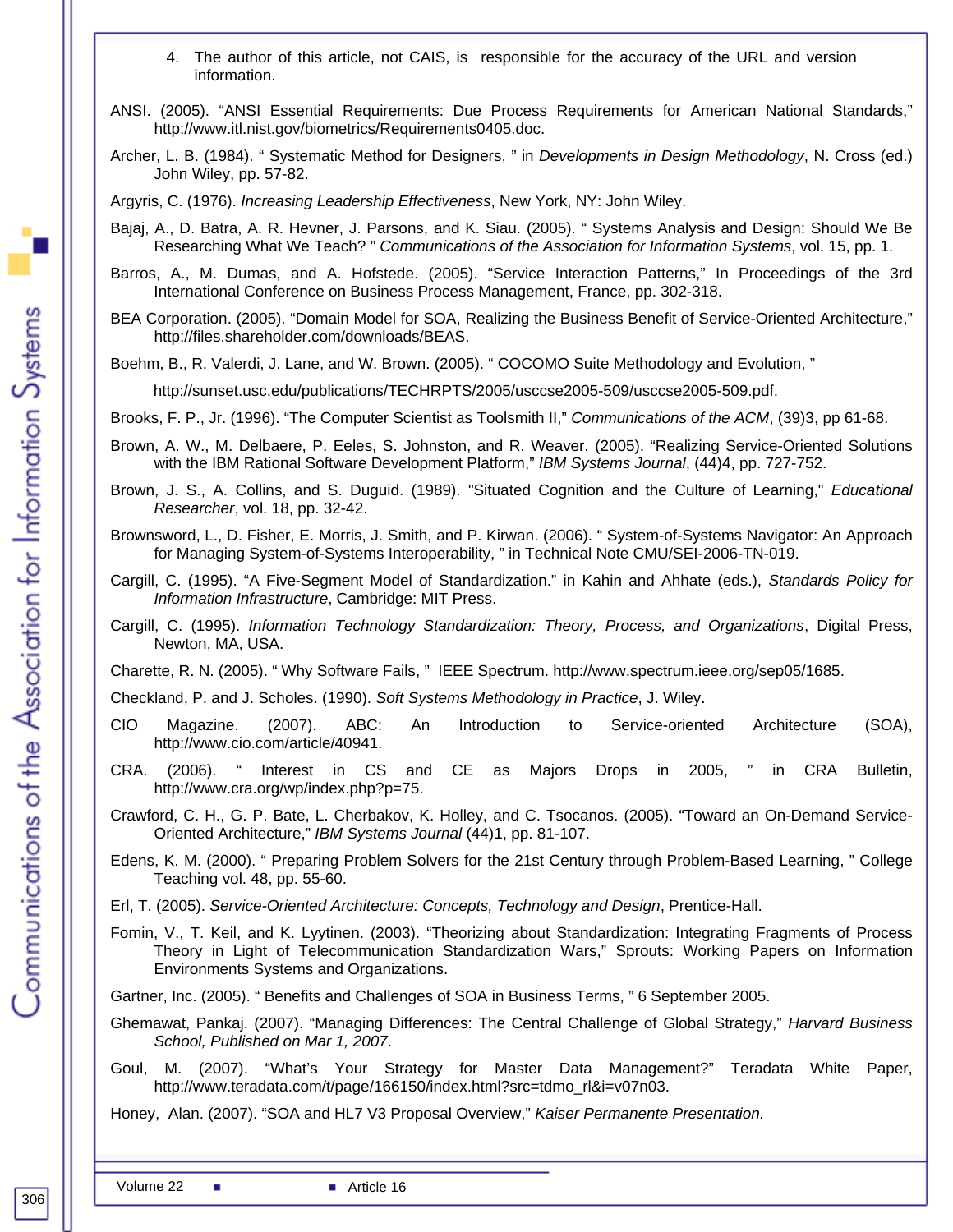- Horn, Paul. (2005). "The New Discipline of Services Science," *BusinessWeek*, [http://www.businessweek.com/technology/content/jan2005/tc20050121\\_8020.htm.](http://www.businessweek.com/technology/content/jan2005/tc20050121_8020.htm)
- HR1086. (2003). "Standards Development Organization Advancement Act of 2003," the Senate and House of Representatives of the United States of America.
- Huhns, M. N. and M. P. Singh. (2005). "Service-Oriented Computing: Key Concepts and Principles," *IEEE Internet Computing, (9)1, pp. 75-81*.
- IBM Academic Initiative. (2007). "Service-Oriented Architecture Courses," [http://www-](http://www-304.ibm.com/jct09002c/university/scholars/courseware/soa.html)[304.ibm.com/jct09002c/university/scholars/courseware/soa.html.](http://www-304.ibm.com/jct09002c/university/scholars/courseware/soa.html)

InformationWeek. (2007). InformationWeek 500 Research Report, [http://www.informationweek.com/iw500.](http://www.informationweek.com/iw500/)

- Jain, H. and P. Vitharana (eds.) (2008) "Special Issue on Architecture & Design for Application Agility," Information Technology and Management (9)1, pp. 1-3.
- Keil, M. and D. Robey. (1999). "Turning around Troubled Software Projects: An Exploratory Study of the De-Escalation of Commitment to Failing Courses of Action," *Journal of Management Information Systems*, 15, pp. 63-87.
- Kirsch, L. J. (1996). "The Management of Complex Tasks in Organizations: Controlling the Systems Development Process," *Organization Science* 7, pp. 1-21.
- Kirsch, L. J. (2002). "Controlling Information Systems Development Projects: The View from the Client", *Management Science* 48, pp. 484-498.
- Lang, K. R. and J. L. Zhao. (2000). " The Role of Electronic Commerce in the Transformation of Distance Education, " *Journal of Organizational Computing and Electronic Commerce*, (10)2, pp.103-28.
- Latour, B. (2005). *Reassembling the Social: An Introduction to Actor-Network-Theory*, Oxford: Oxford University Press.
- Leymann, F., D. Roller, and M. T. Schmidt. (2002). "Web Services and Business Process Management," *IBM Systems Journal* (41)2, pp. 198-226.
- McCallum, S. H. (1994). "Information Technology Standards: Implementation, Maintenance, and Coordination," In William E. Moen (ed.), *Scholarly Information and Standardization* (pp. 13-20), Bethesda, MD: NISO Press.
- Mitra, P., S. Purao, J. W. Bagby, K. Umapathy, and S. A. Paul. (2005). "An Empirical Analysis of Development Processes for Anticipatory Standards," NET Institute Working Paper No. 05-18. Available at SSRN: http://ssrn.com/abstract=850524.
- Moen, W. (1998). *The development of ANSI/NISO Z39.50: A Case Study in Standards Evolution*, School of Information Studies, Syracuse University.
- Nilsen, H. and S. Purao. (2005). " Balancing Objectivist and Constructivist Pedagogies for Teaching Emerging Technologies: Evidence from a Scandinavian Case Study, " *Journal of Information Systems Education* 16, pp. 281-293.
- OMB. (1998). OMB Circular A 119, Federal Participation in the Development and Use of Voluntary Consensus Standards and in Conformity Assessment Activities,<http://www.whitehouse.gov/omb/circulars/a119/a119.html>.
- Peltz, C. (2003). " Web Services Orchestration: A Review of Emerging Technologies, Tools, and Standards, " Hewlett Packard Labs Technical Paper.
- Schmidt, J. (2004). A Methodology for Enterprise Integration, [http://www.wwintegration.com/eai\\_methodology.htm](http://www.wwintegration.com/eai_methodology.htm).
- Simon, H. A. (1976). *The Sciences of the Artificial*, Cambridge, MA: MIT Press.
- Singh, M. P. and M. N. Huhns. (2005). *Service-Oriented Computing*, John Wiley.
- Snow, A. and M. Keil. (2002). "The Challenge of Accurate Software Project Status Reporting: A Two-Stage Model Incorporating Status Errors and Reporting Bias," *IEEE Trans. on Engineering Management* 49, pp. 491-504.
- SOA Consortium. (2007). SOA Executive Insight Report, http://www.soa-consortium.org/ [Executive\\_Insight\\_whitepaper-2007.pdf.](http://www.soa-consortium.org/%20Executive_Insight_whitepaper-2007.pdf)
- SOAP. (2003). Simple Object Access Protocol (SOAP) Version 1.2,<http://www.w3.org/TR/soap12-part1>.
- Tan, B. C. Y., H. J. Smith, and R. Montealegre. (2003). "Reporting Bad News about Software Projects: Impact of Organizational Climate and Information Asymmetry in an Individualistic and a Collectivistic Culture," *IEEE Transactions on Engineering Management* 50, pp. 64-77.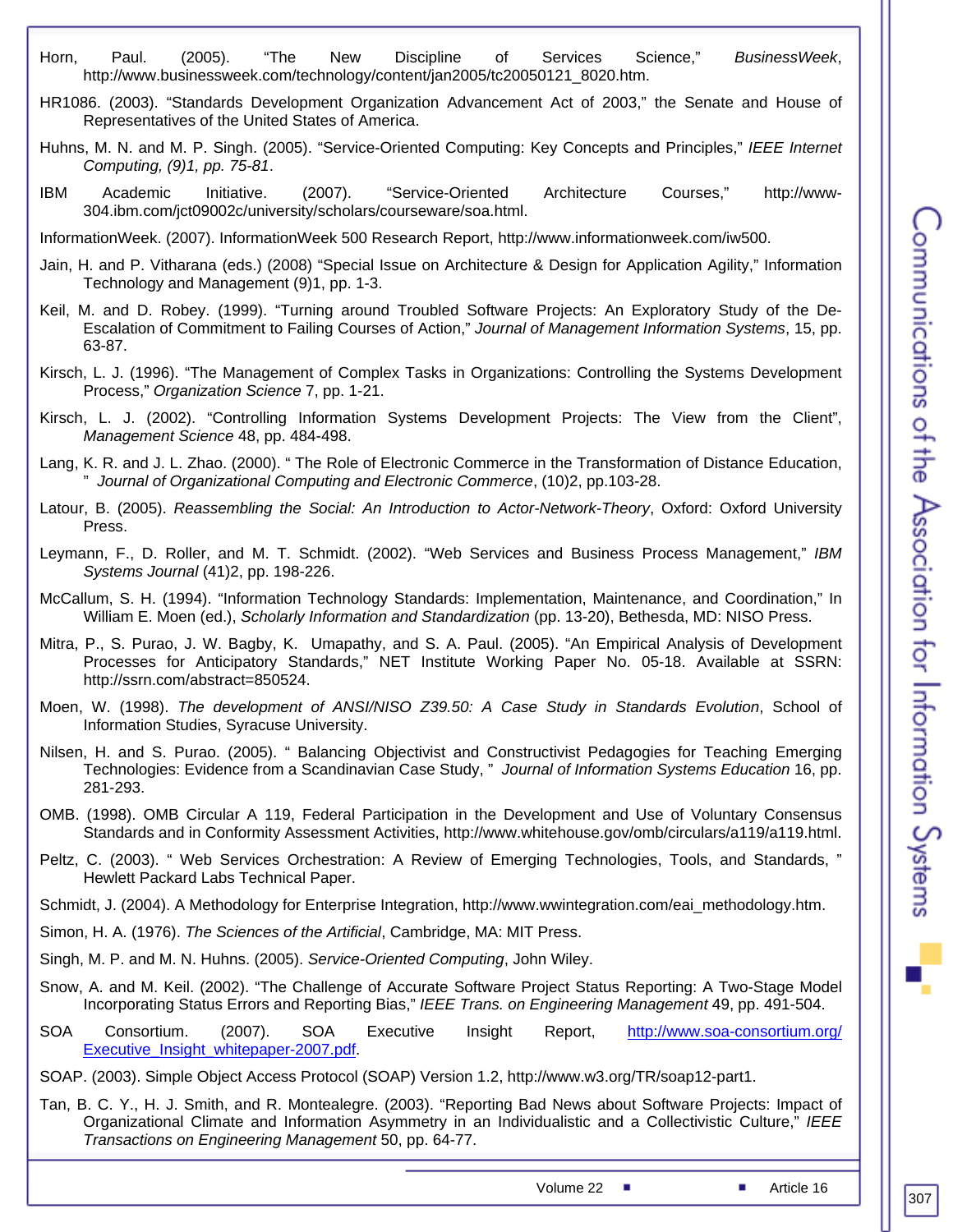- UDDI. (2005). Universal Description Discovery and Integration (UDDI), [http://uddi.org/pubs/uddi-v3.0.2-](http://uddi.org/pubs/uddi-v3.0.2-20041019.htm) [20041019.htm.](http://uddi.org/pubs/uddi-v3.0.2-20041019.htm)
- Umapathy, K., and S. Purao. (2007). "A Theoretical Investigation of Emerging Standards for Web Services," *Information Systems Frontiers Special Issue on From Web Services to Services Computing: Technologies and Applications* (9)1, pp. 119-134.
- Umapathy, K., S. Purao, and V. Sugumaran. (2003). " Facilitating Conversations among Web Services as Speechact based Discourses, " Proceedings of the Workshop on Information Technologies and Systems (WITS), Seattle, WA.
- Virili, F. (2003). "Design, Sense-Making and Negotiation Activities in the 'Web Services' Standardization Process," *MISQ* Special Issue Workshop on Standards Making.
- Vitharana, P., K. Bhaskaran, H. Jain, H. J. Wang, and J. L. Zhao. (2007). "Service-Oriented Enterprises and Architectures: State of the Art and Research Opportunities," Proceedings of the Americas Conference on Information Systems, Keystone, CO, U.S.A.
- Vitharana, P., H. Jain, and F. M. Zahedi. (2004). "Strategy-Based Design of Reusable Business Components," *IEEE Transactions on Systems, Man, and Cybernetics* (34)4, pp. 460-474.
- Watts, H. (2006). *Systems of Systems: Scaling up the Development Process*, Software Engineering Institute, Carnegie Mellon University.
- Weick, K. (1995). *Sensemaking in organizations*, Sage Publications.
- WSDL. (2001). Web Service Description Lanaguage (WSDL),<http://www.w3.org/TR/wsdl>.
- Wysocki, B. (1998). " Pulling the Plug: Some Firms, Let Down by Costly Computers, Opt to 'De-Engineer', " in *The Wall Street Journal*.
- Zimmermann, O., M. R. Tomlinson, and S. Peuser. (2005). *Perspectives on Web Services: Applying SOAP, WSDL, and UDDI to Real-World Projects*, Springer-Verlag New York, Inc. Secaucus, NJ, USA.
- Zhao, J. L., M. Tanniru, and L. Zhang. (2007). "Service Computing as the Foundation for Enterprise Agility: Overview of Recent Advances and Introduction to the Special Issue," *Information Systems Frontiers,* (9)1, pp. 1-8.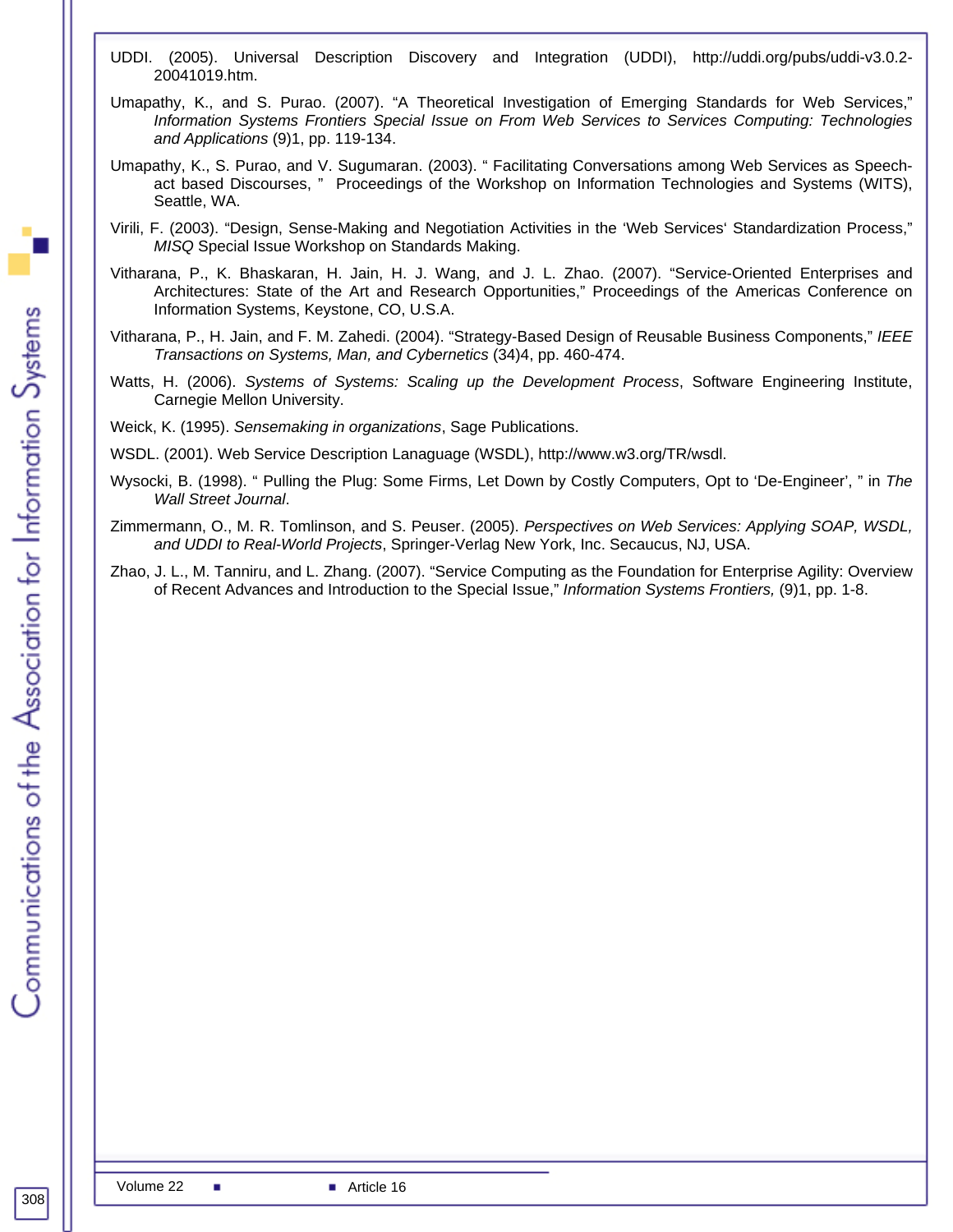#### **ABOUT THE AUTHORS**

**J. Leon Zhao** is Eller Professor and Interim Head of the Department of MIS, University of Arizona. He taught previously at HKUST and College of William and Mary, respectively. He holds Ph.D. and M.S. from Haas School of Business, UC Berkeley, M.S. from UC Davis, and B.S. from Beijing Institute of Agricultural Mechanization. He has published more than 120 research articles in major journal and conference outlets. He received an IBM Faculty Award in 2005 for his work in business process management and services computing. Leon has been associate editor of Information Systems Research and Decision Support Systems among others. He has co-edited nine special issues in various IS journals and has chaired numerous academic conferences including the Workshop on E-Business (2003), the 15th Workshop on Information Technology and Systems (2005), the IEEE Conference on Services Computing (2006), and the First China Summer Workshop on Information Management (2007), the IEEE International Symposium on Advanced Management of Information for Globalized Enterprises (2008), and the Arizona Exposium on Frontiers in Information Technology and Applications (2008).

**Michael Goul** is Professor in the W. P. Carey School of Business at Arizona State University. His interests in services-centric computing have been motivated by action research projects with companies including Teradata, American Express and Intel. His interests also extend to the public sector as evidenced by his appointment as a Distinguished Fellow of the William J. Clinton School of Public Services. Dr. Goul has authored or co-authored over fifty journal and refereed proceedings papers, he has supervised sixteen doctoral dissertations and over sixty master degree theses. He has served as a journal editor, special issue co-editor, Association for Information Systems Vice-President, Conference Chair, Program Chair and Special Interest Group in Decision Support Chair and Vice-Chair. He has received several graduate faculty teaching awards and he has taught numerous classes across the W.P. Carey School's undergraduate, MBA, MS and Ph.D. platforms.

**Sandeep Purao** is Associate Professor at the College of Information Sciences and Technology and part of the Enterprise Informatics and Integration Center at Penn State University. His research deals with design, evolution and management of complex techno-organizational systems blending research methods from social science and software engineering. His research has resulted in publications in archival journals such as CACM, ISR, JMIS, DSS, ACM Computing Surveys; papers in conferences such as ICIS and WITS; and the creation of software artifacts such as APSARA. He holds a Ph.D. in Management Information Systems from the University of Wisconsin-Milwaukee. He currently serves as the Graduate Student Adviser at the College of IST; and teaches organizational informatics and enterprise integration.

**Padmal Vitharana** is Associate Professor of information systems in the Whitman School of Management at Syracuse University. He received his Bachelor of Science, Master of Business Administration and Doctor of Philosophy degrees from the University of Wisconsin system. His research interests lie in software development in general and reusable component/services in particular. His research has been published in journals such as the *Communications of the ACM, IEEE Transactions on Software Engineering, IEEE Transactions on Man, Systems, and Cybernetics, Information and Management,* and *Database for Advances in Information Systems.* He also edited a special issue on service-based development titled "Architecture and Design for Application Agility" in Information Technology and Management journal.

**Harry Jiannan Wang** is Assistant Professor of Management Information Systems in the Lerner College of Business and Economics, University of Delaware. He received a Ph.D. in MIS from Eller College of Management, University of Arizona and a B.S. in MIS from Tianjin University, China. His research interests involve business process management, workflow technologies and applications, service oriented architectures, Web services, and access control in e-commerce.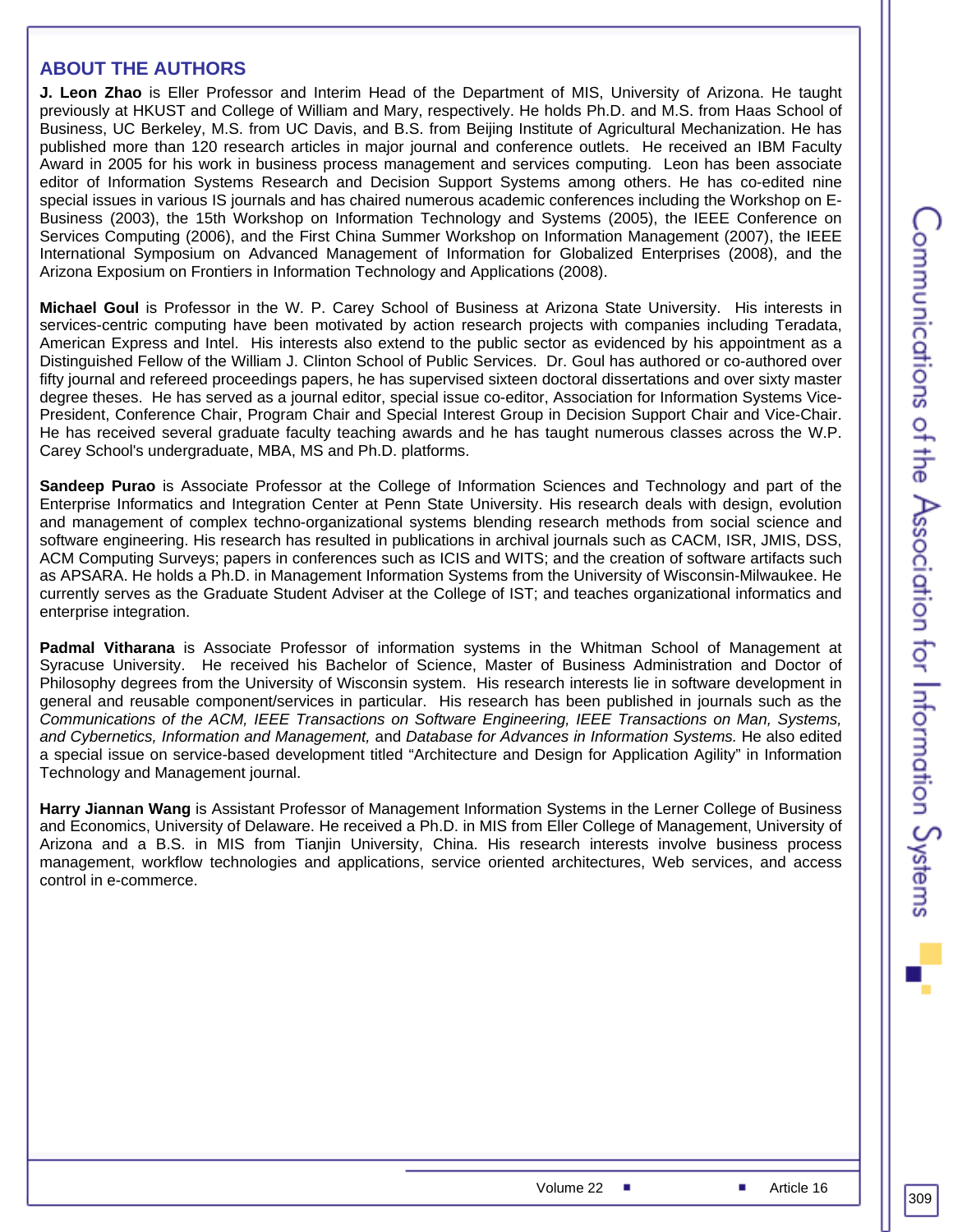Copyright © 2008 by the Association for Information Systems. Permission to make digital or hard copies of all or part of this work for personal or classroom use is granted without fee provided that copies are not made or distributed for profit or commercial advantage and that copies bear this notice and full citation on the first page. Copyright for components of this work owned by others than the Association for Information Systems must be honored. Abstracting with credit is permitted. To copy otherwise, to republish, to post on servers, or to redistribute to lists requires prior specific permission and/or fee. Request permission to publish from: AIS Administrative Office, P.O. Box 2712 Atlanta, GA, 30301-2712 Attn: Reprints or via e-mail from [ais@aisnet.org](mailto:ais@gsu.edu)